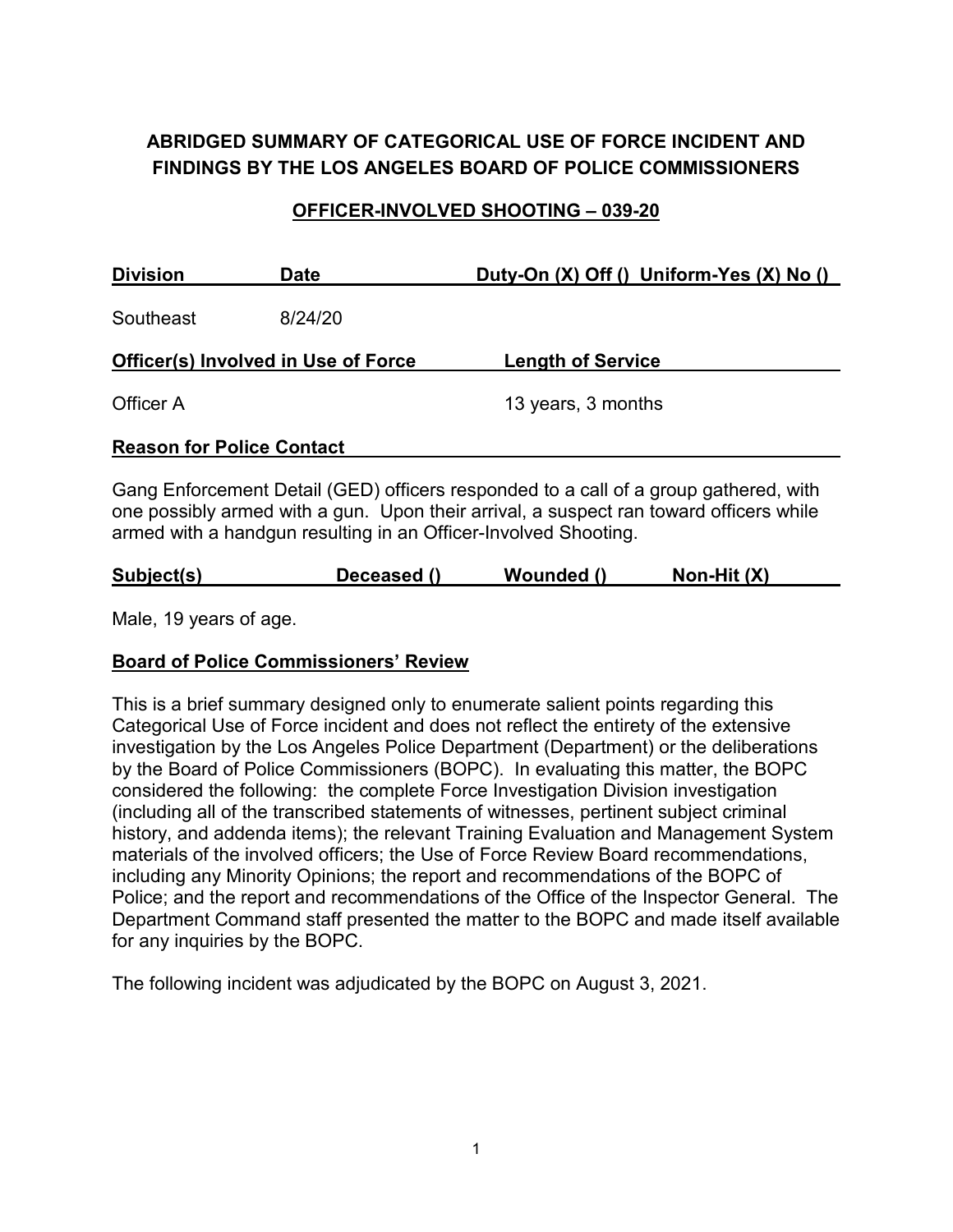### **Incident Summary**

On Monday, August 24, 2020, the Gang Enforcement Detail (GED) was staffed by Sergeant A, and several officers, including Officers A through I.

At 1721 hours, Communications Division (CD) broadcast that there was a "415 group [...] activity with a gun [...] behind the apartment complex." CD also provided a partial description of the suspects and the address, etc.

Officer D is a court qualified expert on the suspects described in the call. According to Officer D, one of his/her assigned duties within the GED was to monitor their activities and gather intelligence on them. On the day of this incident, he/she heard the broadcast and recognized the location as a common meeting place for the suspects. In response, Officer D asked CD to assign the call to him/her. After listening to the comments of the call and considering the location, Officer D asked additional GED units to assist.

Before responding to the call, Officer D conducted a briefing at the GED office. Present were Sergeant A, and other officers, including Officers A, B, C, E, F, G, H, and I.

Sergeant A was in the office at the time of the briefing but was completing other work. Sergeant A monitored what was being said and approved of the plan but did not directly participate in the planning or briefing of this incident. According to Sergeant A, this level of pre-planning does not require the completion of a written Operation Plan. Additionally, a radio call of this type does not require the response of a supervisor.

During the briefing, Officer D used a dry erase board to sketch the location and illustrate avenues of approach. According to Officer D, the plan included establishing containment in all four directions.

According to the plan, Officers B, C, D, and I would respond to the alley behind apartment in marked police vehicles. They would drive west through the alley before dismounting their police vehicles and entering the parking lot on foot. Similarly, Officers A, E, F, G, and H would respond to the location in two marked police vehicles, but they would approach the front of the location. Additionally, the units would use their police radios to communicate with each other on the Simplex radio frequency ("Simplex) as needed.

After the briefing, the officers responded to the location in four vehicles. Officers A, E, and F rode together in one vehicle. While en route to the location, Officers A and F briefed Officer E.

Officer D drove west through the alley, with Officer B in the front passenger seat. Behind them were Officers C and I, who were in a second marked police vehicle.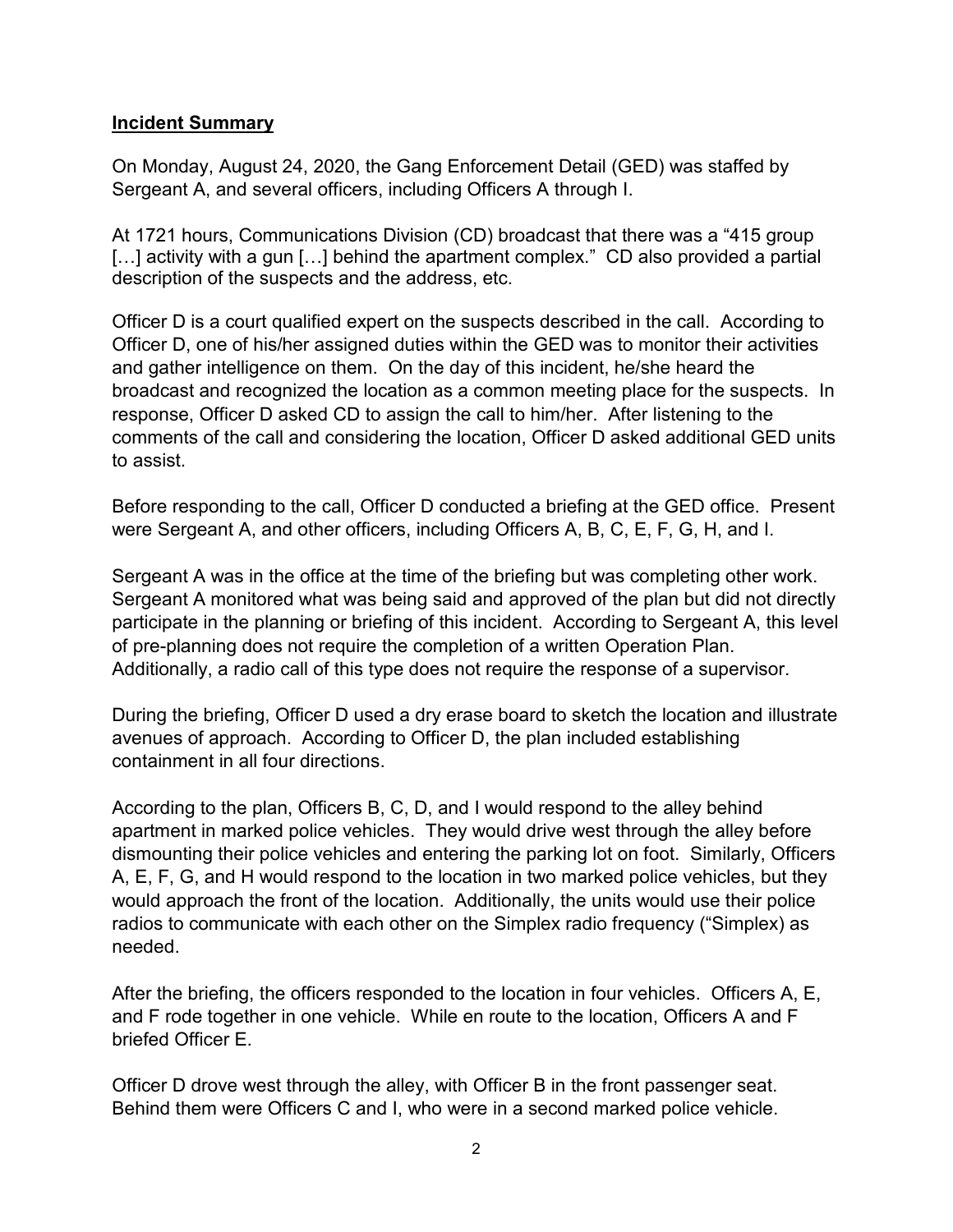The officers and police vehicles responded to the area of the call in-trail and then peeled off to their assigned positions upon arrival. The officers headed to the alley arrived at their destination several seconds before the officers headed to the front of the location arrived at theirs.

As they approached the location, both Officers B and D observed a group of male suspects congregated in the middle of the parking lot area. According to Officer D, he/she stopped the police vehicle approximately 50 feet away from the parking lot area. Officer D recognized three of the individuals as Subjects 1, 2, and 3 based on prior contacts. Officer B observed Subject 1 suddenly start running toward the east side of the apartment building. According to Officer B, he/she observed Subject 1's right hand near his right front waistband area gripping what Officer B believed to be a black handgun.

Security video footage shows that three of the men were sitting on the ground, but Subject 1 was standing and bent forward at the waist.

Officer B exited his/her police vehicle, ran into the parking lot and followed behind Subject 1. According to Officer B, he/she was concerned that Subject 1 might discard the handgun in an area where children might find it or that Subject 1 may enter one of the homes and create a barricade or hostage situation.

As Officer B ran north through the parking lot, he/she was accompanied by Officer C.

Once Officer B reached the east walkway, he/she no longer observed Subject 1. Officers B and C continued moving north on the east side of the apartment building to locate Subject 1.

Officer D exited his/her vehicle and simultaneously used his/her police radio to notify the other GED units that Subject 1 was running north. Officers D and I then entered the parking lot behind Officers B and C. They remained in the parking lot and detained the remaining suspects while Officers B and C continued north.

As Subject 1 fled from the parking lot, Officers A, E, and F were arriving to the front of the location in their police vehicle. According to Officer A, he/she was monitoring Simplex when he/she heard one of his/her partner officers in the alley broadcast that a suspect was running toward the front of the building.

While en route to the location, Officer D observed a red vehicle through an adjoining alleyway west of the apartment building and believed it may have been related to the radio call based on earlier comments. Officer D directed Officers G and H to locate the vehicle. Officers G and H attempted to enter the alleyway but were unable because a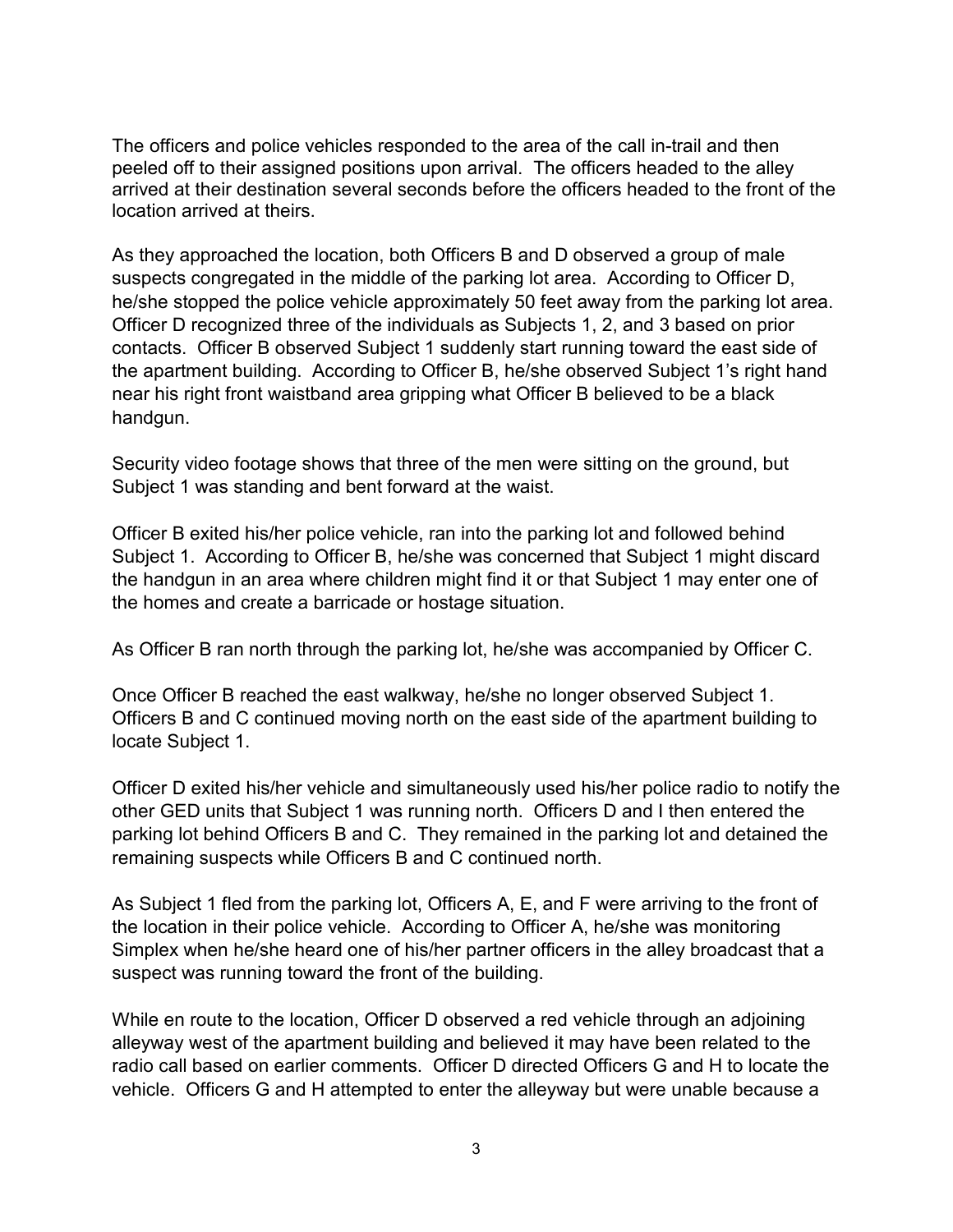parked car was blocking their access. As such, they continued driving east to assist Officers A, E, and F on the north side of the apartment building.

Officer A stopped his/her police vehicle in front of the location and exited. Immediately upon doing so, Officer A observed Subject 1 running in his/her direction. According to Officer A, Subject 1 was making eye contact while gripping the handle of a black pistol that was in his right, front waistband. Officer A believed Subject 1 was about to draw his pistol and shoot him/her or one of the other officers with him/her.

Officer E indicated that he/she observed Subject 1 grab the butt end of a black pistol that was in his/her right front waistband area. According to Officer E, he/she observed Subject 1 begin to remove the pistol from his/her waistband, but lost sight of Subject 1 when Officer A crossed in front of him/her. Officer E was unable to fire at Subject 1 because Officer A was in his/her line of fire.

Officer F observed Subject 1 holding the handle of a black pistol with his right hand. According to Officer F, he/she intended to unholster his/her handgun at that point, but did not because Officers A and E were in front of him/her.

In response to Subject 1's actions, Officer A unholstered his/her handgun. At the point he/she began unholstering, Officer A was standing on the driver's side of a vehicle that was parked along the south curb. Officer A moved around the hood of the car and south toward the sidewalk area while Subject 1 ran west across the grass. Officer A assumed a two-handed grip and fired one round at Subject 1's upper right torso, from a distance of approximately 25 feet.

At the point he/she fired, Officer A believed that Subject 1 was moving west through the yard and was approximately 10 feet away from him/her.

According to Officer A, after firing the first round, he/she attempted to fire an additional round, but encountered a spongy sensation while pressing his/her trigger. Upon examining his/her handgun, he/she realized that it had malfunctioned. Officer A cleared this malfunction by tapping on the bottom of his/her magazine and by cycling the slide with his/her left hand as he/she simultaneously moved southwest onto the sidewalk. Subject 1 continued running across the grass as Officer A cleared the malfunction.

A review of BWV revealed that Officer A had a flashlight and a set of car keys in his/her left hand while he/she simultaneously gripped and fired his/her handgun. Officer A dropped these items when he/she cleared the malfunction. The handgun went back into battery after Officer A tapped the bottom of the magazine. As such, when he/she cycled the slide, a live cartridge was ejected from the gun and onto the sidewalk west of him/her. This cartridge was later collected by members of Firearms Analysis Unit (FAU) when they processed the scene.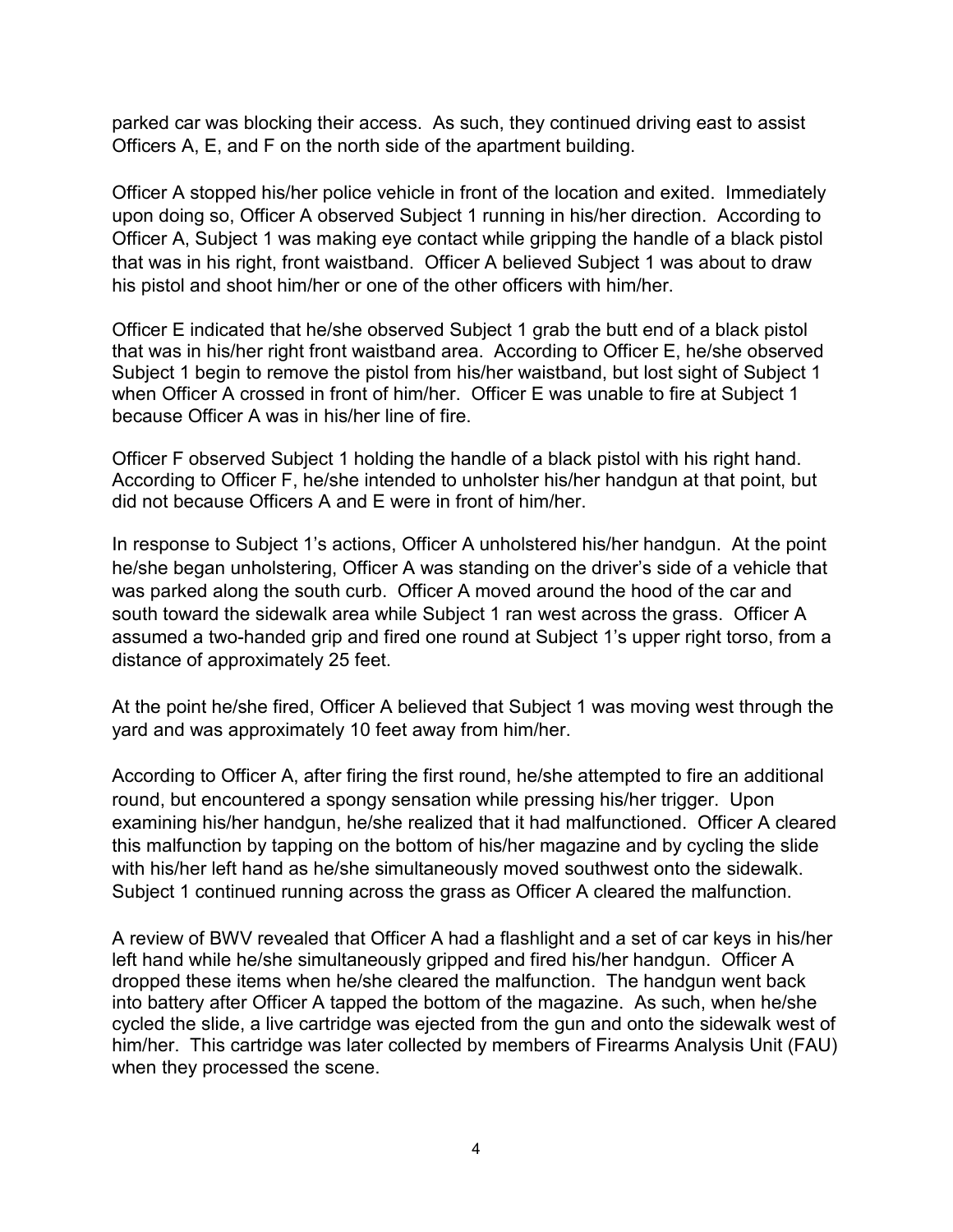As Subject 1 began running south along the west side of the apartment building, Officer A positioned him/herself on the sidewalk near the wrought iron fence. Officer A then utilized a two-handed grip and fired three additional rounds at Subject 1's back as Subject 1 continued running south. These rounds were fired from an increasing distance of approximately 40-55 feet.

At the point Officer A fired his/her second round, he/she believed Subject 1 was approximately 20 feet away from his/her position and running south along the west side of the apartment building.

According to Officer A, after firing his/her second round, he/she performed a brief assessment before firing a third round. Officer A only recalled firing three rounds during this incident. According to Officer A, one round was fired before the malfunction and then two after. A review of physical evidence and BWV determined Officer A fired a total of four rounds. One round was fired before the malfunction and three were fired after. Additionally, the investigation determined that Subject 1 was not struck by the gunfire.

Officers B and C arrived at the front of the building after Officer A cleared the malfunction and began firing his/her second round. According to Officers B and C, they were running north on the east walkway when they heard gunfire coming from the front of the location.

After his/her final shot, Officer A observed Subject 1 remove the handgun from his/her waistband with his/her right hand and throw it west over a five-foot-tall chain link fence.

After discarding the handgun, Subject 1 continued running until he reached the south end of the walkway where he tumbled over a four-foot-tall chain link fence that separated the walkway from the parking lot.

According to Officer D, as he/she was addressing the other suspects in the parking lot, he/she heard three or four gunshots coming from the front of the location. Officer D broadcast, "Shots fired. Officer Needs Help," over the police radio. As he/she did so, he/she observed Subject 1 tumble over the fence and onto the northwest portion of the parking lot. Officer D pointed his/her handgun in Subject 1's direction while giving him/her verbal commands to "rollover" and "relax" as he/she waited for other officers to arrive and assist with handcuffing.

After firing his/her final round, Officer A moved east and entered the front yard through a pedestrian gate, followed by Officers E and F. Simultaneously, Officers B and C moved across the grass toward the west walkway, as Officer A entered the front yard and moved onto the west walkway. In doing so, Officer A ran in front of Officers B and C.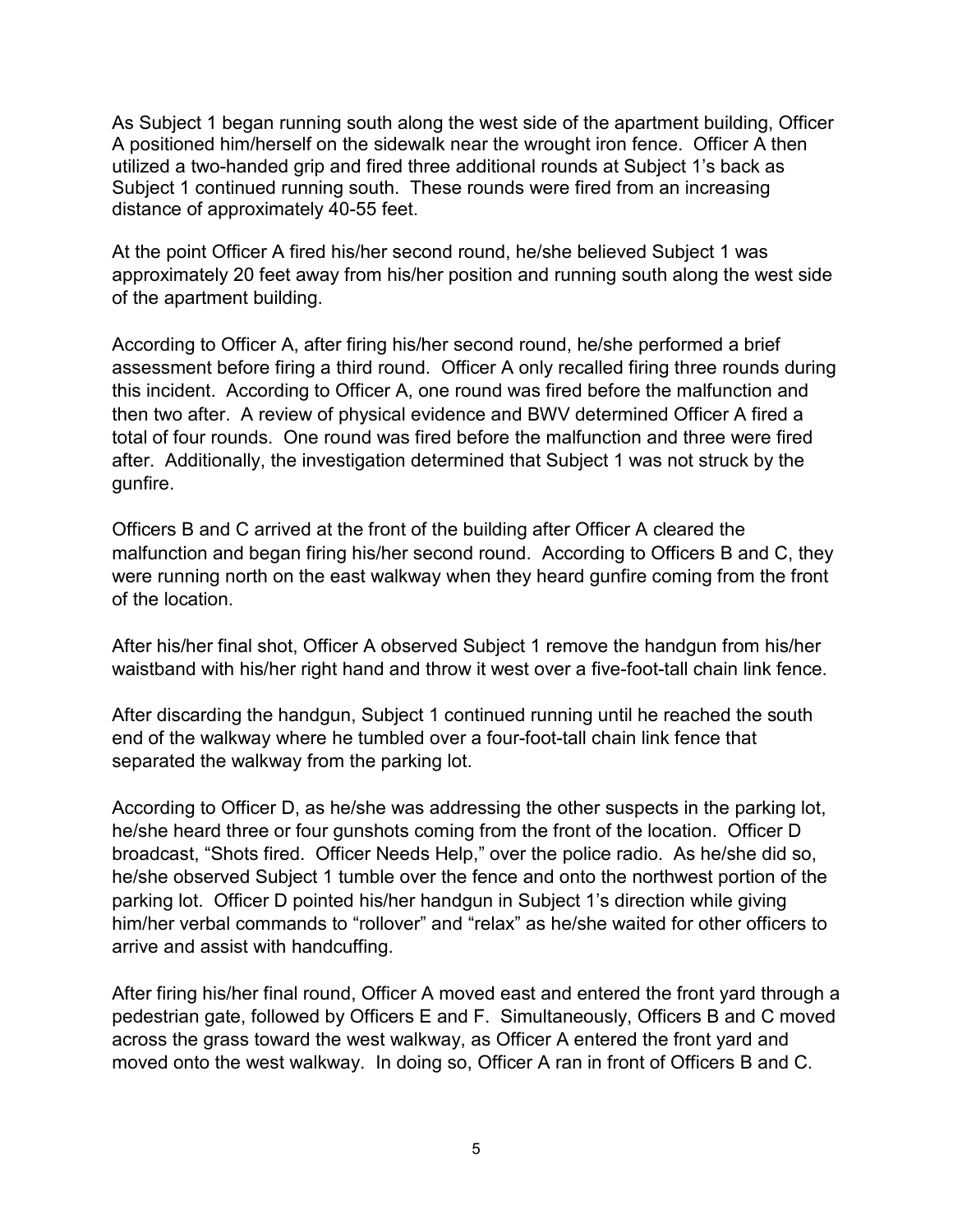Officers B and C lowered their weapons so as not to cover Officer A as he/she ran in front of them. As Officer A moved forward along the west walkway, Officer C yelled, "Hold up" several times while extending his/her left hand toward Officer A.

Officer A maintained this position with his/her handgun at a low-ready position as Officers C, E, and F moved forward and joined him/her.

According to Officer A, he/she believed that the most prudent course of action was to move forward and stand near Subject 1's firearm.

Officer C used his/her police radio to advise the officers in the parking lot that Subject 1 was in a prone position near the west wall. After broadcasting that information, Officers A, C, E, and F moved farther south along the walkway.

While Officer D was covering Subject 1, he/she observed Officer A's handgun and arms on the north side of the fence that Subject 1 had previously tumbled over. According to Officer D, he/she directed the officers to move back because he/she wanted to avoid a potential crossfire situation.

As he/she waited for additional officers to come and assist with handcuffing, Officer D asked Subject 1 if he had been shot or if he needed an ambulance. Officer D did not see any injuries, and Subject 1 told him/her that he did not know if he was injured.

After Officer D told Officer A that he/she was covering Subject 1, Officers A and C backed up approximately seven feet on the west walkway. Simultaneously, Officers E and F redeployed to the parking lot to assist with handcuffing Subject 1 and the other suspects.

Approximately two minutes after the OIS, Sergeant A arrived and declared him/herself Incident Commander. Sergeant A responded to the parking lot area where he/she directed Officers D, E, G, and I to take Subject 1 into custody.

During the incident, after initially unholstering his/her handgun, Officer E holstered his/her handgun before running to the west walkway. Once there, he/she unholstered for a second time. After several moments, Officer E holstered his/her handgun before running to the back-parking lot. Once there, Officer E unholstered his/her handgun and maintained it in a low-ready position while each of the Subjects were handcuffed. Officer E holstered his/her handgun once Subject 1 was handcuffed.

In explaining his/her decision to holster while on the sidewalk, Officer E stated that he/she planned to redeploy toward the location and had been trained not to run with his/her gun out. Once on the walkway, he/she unholstered because he/she had previously seen that Subject 1 was armed with a handgun and believed the situation could still escalate to a point where deadly force would be necessary. Officer E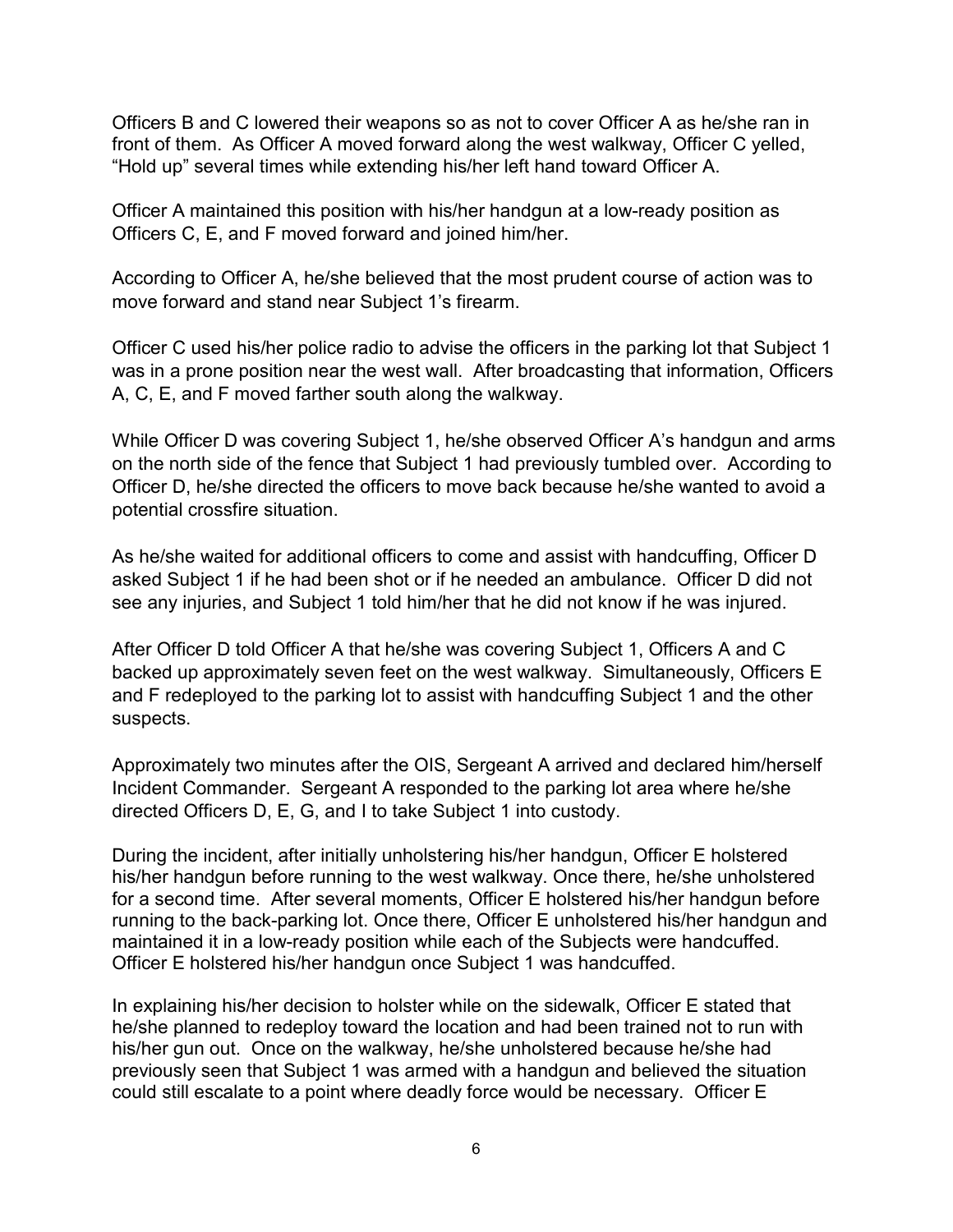holstered his/her handgun on the west walkway because he/she planned to redeploy to the parking lot area and assist with taking the Subjects into custody. Officer E again stated that he/she had been trained not to run with his/her gun out. Once in the parking lot, he/she unholstered his/her handgun while the Subjects were being taken into custody. According to Officer E, he/she was aware that an OIS had occurred and he/she believed that another OIS could occur based on the tactical situation. Officer E holstered his/her handgun once the Subjects were in custody.

After the OIS, Officer A holstered his/her handgun before running to the west walkway. In explaining his/her decision to holster, Officer A stated that he/she planned to redeploy toward the location and did not want to run with his/her gun out. Once on the west walkway, he/she unholstered because he/she was in sight of Subject 1 and knew that Subject 1's firearm was unsecured. Officer A holstered his/her handgun on the west walkway once the Subjects were in custody.

During the interview, Officer A was asked why he/she elected to park his/her police vehicle immediately north of the location. According to Officer A, he/she was there to provide containment and positioned his/her vehicle to allow him/her to observe anyone who fled from the location. According to Officer A, he/she heard on his/her police radio that a suspect was running in his/her direction, but he/she did not know officers were in foot pursuit at that time.

| <b>NAME</b> | <b>TIMELY BWV</b><br><b>ACTIVATION</b> | <b>FULL 2-MINUTE</b><br><b>BUFFER</b> | <b>BWV RECORDING</b><br><b>OF ENTIRE</b><br><b>INCIDENT</b> | <b>TIMELY DICVS</b><br><b>ACTIVATION</b> | <b>DICVS</b><br><b>RECORDING OF</b><br><b>ENTIRE</b><br><b>INCIDENT</b> |
|-------------|----------------------------------------|---------------------------------------|-------------------------------------------------------------|------------------------------------------|-------------------------------------------------------------------------|
| Sergeant A  | Yes                                    | Yes                                   | Yes                                                         | No                                       | No.                                                                     |
| Officer A   | No                                     | Yes                                   | Yes                                                         | N/A                                      | N/A                                                                     |
| Officer E   | No                                     | Yes                                   | Yes                                                         | N/A                                      | N/A                                                                     |
| Officer F   | Yes                                    | Yes                                   | Yes                                                         | N/A                                      | N/A                                                                     |
| Officer D   | No                                     | Yes                                   | Yes                                                         | N/A                                      | N/A                                                                     |
| Officer C   | Yes                                    | Yes                                   | Yes                                                         | N/A                                      | N/A                                                                     |
| Officer I   | No.                                    | <b>Yes</b>                            | Yes                                                         | N/A                                      | N/A                                                                     |
| Officer G   | Yes                                    | Yes                                   | Yes                                                         | N/A                                      | N/A                                                                     |
| Officer H   | Yes                                    | Yes                                   | Yes                                                         | N/A                                      | N/A                                                                     |
| Officer B   | Yes                                    | Yes                                   | Yes                                                         | N/A                                      | N/A                                                                     |

## **BWV and DICVS Policy Compliance**

#### **Los Angeles Board of Police Commissioners' Findings**

The BOPC reviews each Categorical Use of Force incident based upon the totality of the circumstances, namely all of the facts, evidence, statements and all other pertinent material relating to the particular incident. In every case, the BOPC makes specific findings in three areas: Tactics of the involved officer(s); Drawing/Exhibiting of a firearm by any involved officer(s); and the Use of Force by any involved officer(s). Based on the BOPC's review of the instant case, the BOPC made the following findings: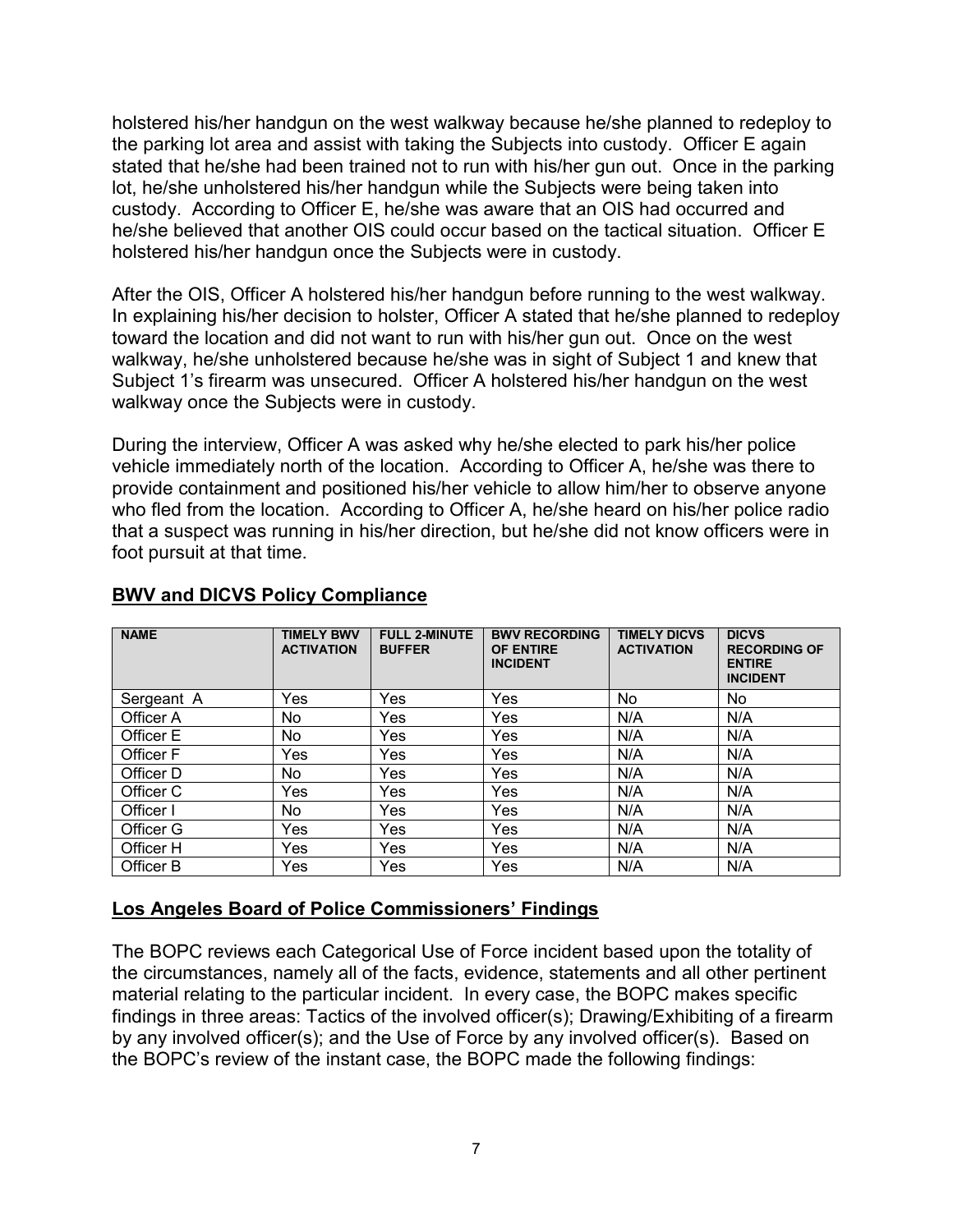# **A. Tactics**

The BOPC found Sergeant A and Officers A, B, and C's tactics to warrant a finding of Administrative Disapproval. The BOPC found Officers D, E, and F's tactics to warrant a Tactical Debrief.

## **B. Drawing and Exhibiting**

The BOPC found Officers A, B, C, D, and E's drawing and exhibiting of a firearm to be In Policy.

## **C. Lethal Use of Force**

The BOPC found Officer A's lethal use of force to be Out of Policy.

### **Basis for Findings**

In making its decision in this matter, the Commission is mindful that every "use of force by members of law enforcement is a matter of critical concern both to the public and the law enforcement community. It is recognized that some individuals will not comply with the law or submit to control unless compelled to do so by the use of force; therefore, law enforcement officers are sometimes called upon to use force in the performance of their duties. It is also recognized that members of law enforcement derive their authority from the public and therefore must be ever mindful that they are not only the guardians, but also the servants of the public. The Department's guiding principle when using force shall be reverence for human life. Officers shall attempt to control an incident by using time, distance, communications, and available resources in an effort to deescalate the situation, whenever it is safe, feasible, and reasonable to do so. As stated below, when warranted, Department personnel may use objectively reasonable force to carry out their duties. Officers may use deadly force only when they reasonably believe, based on the totality of circumstances, that such force is necessary in defense of human life.

Officers who use unreasonable force degrade the confidence of the community we serve, expose the Department and fellow officers to physical hazards, violate the law and rights of individuals upon whom unreasonable force or unnecessary deadly force is used, and subject the Department and themselves to potential civil and criminal liability. Conversely, officers who fail to use force when warranted may endanger themselves, the community and fellow officers." (Special Order No. 4, 2020, Policy on the Use of Force - Revised.)

The Commission is cognizant of the legal framework that exists in evaluating use of force cases, including the United States Supreme Court decision in Graham v. Connor, 490 U.S. 386 (1989), stating that:

"The reasonableness of a particular use of force must be judged from the perspective of a reasonable officer on the scene, rather than with the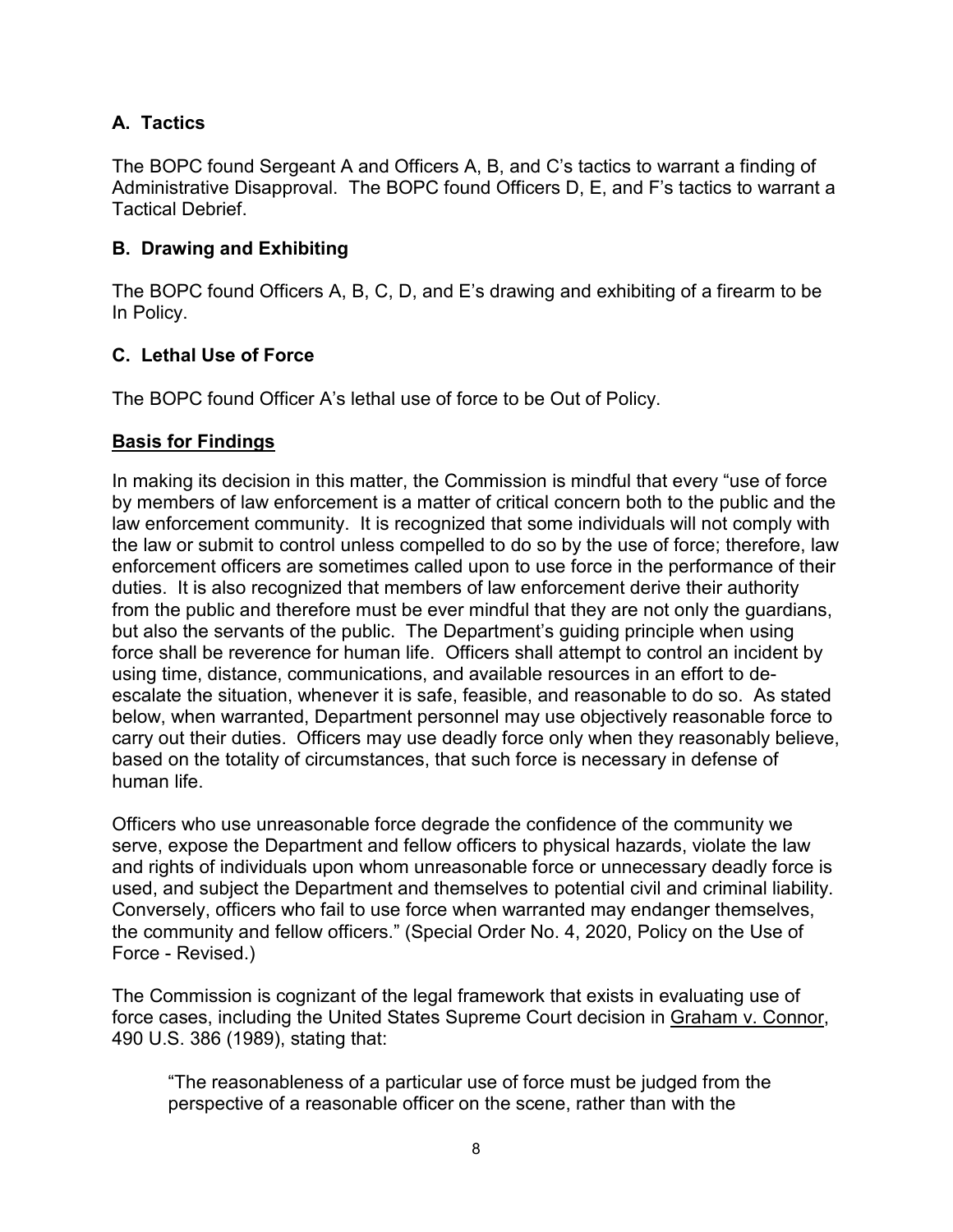20/20 vision of hindsight. The calculus of reasonableness must embody allowance for the fact that police officers are often forced to make splitsecond judgments – in circumstances that are tense, uncertain and rapidly evolving – about the amount of force that is necessary in a particular situation."

The Commission is further mindful that it must evaluate the actions in this case in accordance with existing Department policies. Relevant to our review are Department policies that relate to the use of force:

**Use of De-Escalation Techniques**. It is the policy of this Department that, whenever practicable, officers shall use techniques and tools consistent with Department de-escalation training to reduce the intensity of any encounter with a subject and enable an officer to have additional options to mitigate the need to use a higher level of force while maintaining control of the situation.

**Use of Force – Non-Deadly**. It is the policy of the Department that personnel may use only that force which is "objectively reasonable" to:

- Defend themselves:
- Defend others;
- Effect an arrest or detention;
- Prevent escape; or,
- Overcome resistance.

**Use of Force** – **Deadly.** It is the policy of the Department that officers shall use deadly force upon another person only when the officer reasonably believes, based on the totality of circumstances, that such force is necessary for either of the following reasons:

- To defend against an imminent threat of death or serious bodily injury to the officer or another person; or,
- To apprehend a fleeing person for any felony that threatened or resulted in death or serious bodily injury, if the officer reasonably believes that the person will cause death or serious bodily injury to another unless immediately apprehended. Where feasible, a peace officer shall, prior to the use of force, make reasonable efforts to identify themselves as a peace officer and to warn that deadly force may be used, unless the officer has objectively reasonable grounds to believe the person is aware of those facts.

In determining whether deadly force is necessary, officers shall evaluate each situation in light of the particular circumstances of each case and shall use other available resources and techniques if reasonably safe and feasible.

**Note:** Because the application of deadly force is limited to the above scenarios, an officer shall not use deadly force against a person based on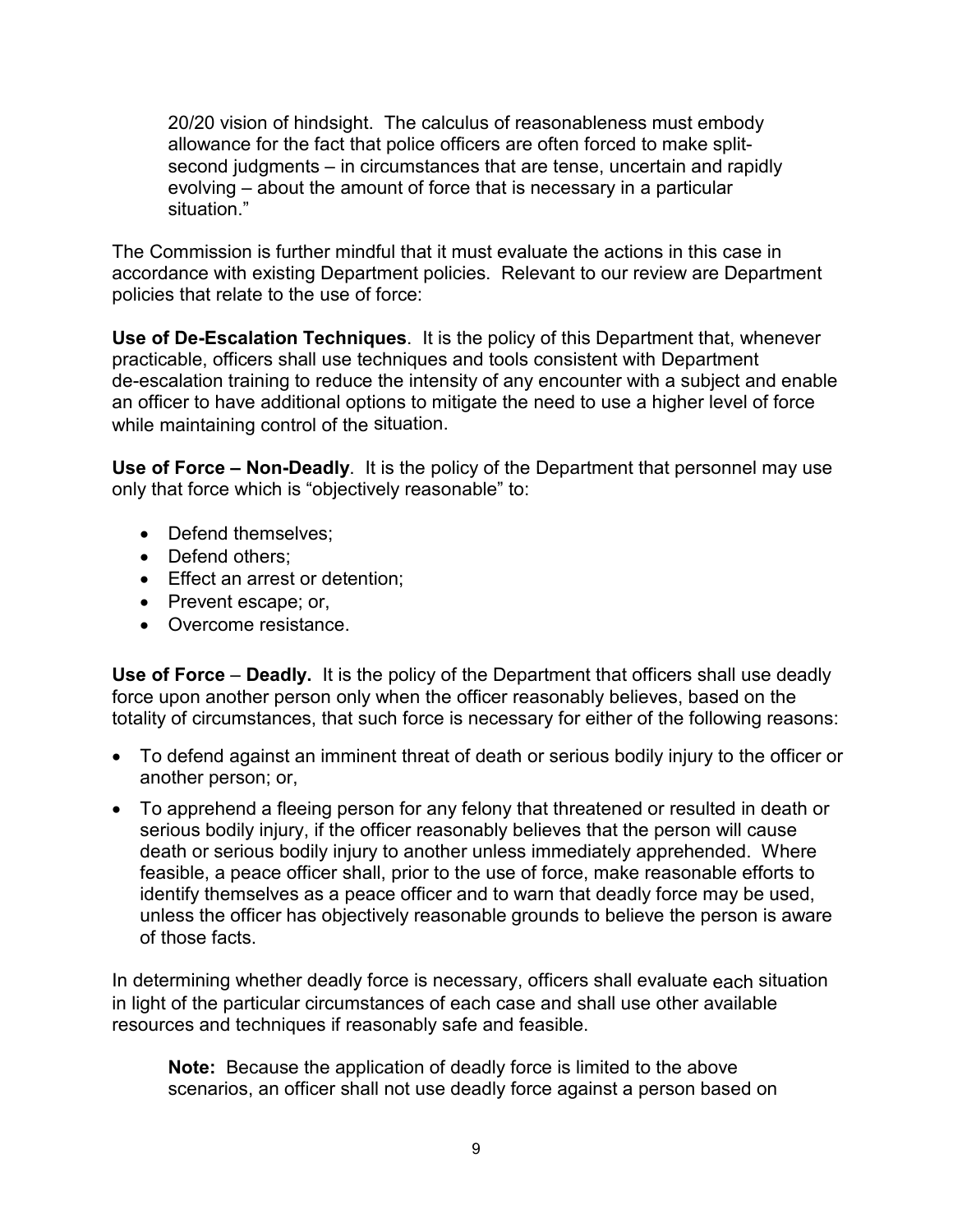the danger that person poses to themselves, if an objectively reasonable officer would believe the person does not pose an imminent threat of death or serious bodily injury to the officer or another person.

**The Department's Evaluation of Deadly Force.** The Department will analyze an officer's use of deadly force by evaluating the totality of the circumstances of each case consistent with the California Penal Code Section 835(a), as well as the factors articulated in Graham v. Connor. (Special Order No. 4, 2020, Policy on the Use of Force - Revised.)

An officer's decision to draw or exhibit a firearm should be based on the tactical situation and the officer's reasonable belief that there is a substantial risk that the situation may escalate to the point where deadly force may be justified. (Los Angeles Police Department Manual.)

# **A. Tactics**

## *Tactical De-Escalation Techniques*

- **P**lanning
- **A**ssessment
- **T**ime
- **R**edeployment and/or Containment
- **O**ther Resources
- **L**ines of Communication (Use of Force Tactics Directive No. 16, October 2016, Tactical De-Escalation Techniques)

Tactical de-escalation does not require that an officer compromise his/her or her safety or increase the risk of physical harm to the public. De-escalation techniques should only be used when it is safe and prudent to do so.

**Planning** – Officer D, a court qualified expert, heard the radio call broadcast by CD and recognized the location as being an area known for criminal activity. Officer D gathered the GED personnel, including Sergeant A, inside of the GED office where Officer D developed and communicated a tactical plan, involving containment location designations and the route of travel to respond to the radio call.

Sergeant A was present for the planning and had no concerns; however, the plan did not specifically designate less-lethal or contact and cover roles. Additionally, the radio call indicated this group was possibly in possession of a handgun. Officer D utilized the majority of GED officers in his/her deployment response plan; however, Sergeant A remained at the station to complete his/her administrative duties rather than oversee the implementation of this containment plan. The BOPC was critical of Sergeant A's decision to only participate in the planning of the incident and his/her lack of implementing active leadership in the initiation of the tactical plan.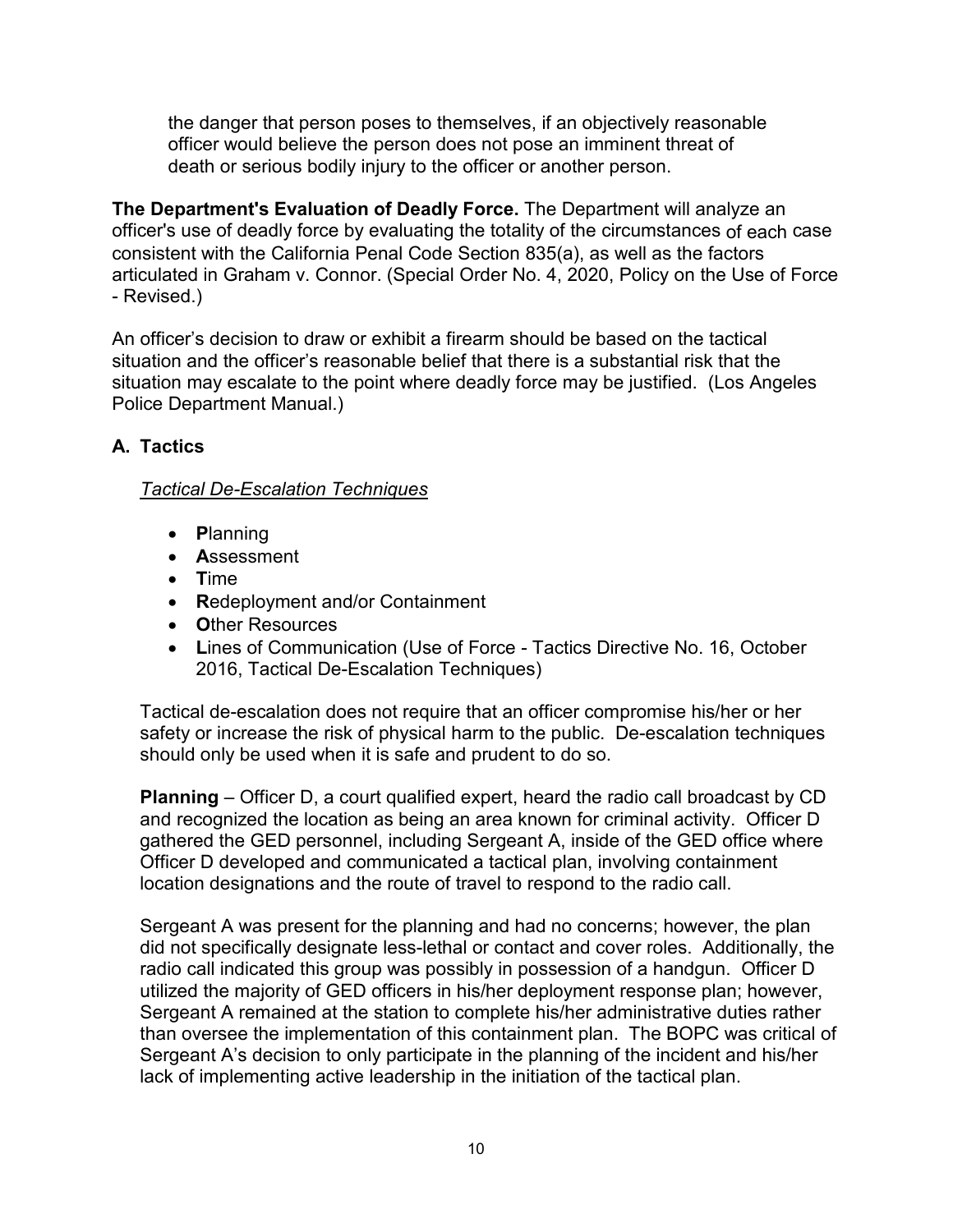**Assessment** – Upon hearing the radio call broadcast, Officer D requested that CD assign the radio call to him/her as he/she understood it involved activity at a location that was known criminal activity. Officer D assessed that the radio call described the presence of numerous individuals and the possibility of a handgun being present, as well as a vehicle that was suspected of being utilized during an ADW shooting that had occurred within the past year.

Subsequent to the OIS, Officer D, who was containing the southern end of the apartment complex, observed Subject 1 fall over a fence and onto the ground near the three other individuals. Officer D made the assessment to wait for additional personnel to arrive, prior to attempting to handcuff the individuals pending the investigation. Upon the individuals being placed into handcuffs and taken into custody, Officer D observed an unruly crowd of community members gathering around the location. In Officer D's assessment, he/she concluded that removing the detained individuals from the scene may de-escalate the situation and avoid further incidents.

Officer D assessed the scene and directed personnel to maintain the scene's integrity by protecting evidence, attempting to locate surveillance cameras, and limiting access to the scene.

**Time** – Officer D utilized time to develop and communicate his/her prior knowledge of the radio call location and previous crimes to GED personnel, prior to responding to the location. Officer D took advantage of the available time to utilize a white board to visually and verbally inform the GED personnel of the area layout, which included the alleys, main streets, and directions of travel to the location.

Subsequent to the OIS, Officer D waited for additional personnel to arrive at the location before enacting additional detention activity, thereby minimizing the escalation of the incident, which now involved an emotional crowd of community members.

**Redeployment and/or Containment –** Officer D's plan was for officers to arrive at the location as a group and establish containment around the location, prior to detention. When Subject 1 saw the officers and began running, Officers B and C opted to pursue Subject 1 on foot, thereby deviating from the agreed upon plan and passing unsearched individuals and a vehicle in the process. As they deployed along the east side of the apartment building in an attempt to gain a visual of Subject 1's movements, they heard gunshots. At that point, Officers B and C continued to the north side of the building to assess the incident. They ultimately redeployed to the street to coordinate the arrival of responding units with Officer D, who was positioned on the south side of the building.

Prior to the OIS incident, Officer A left cover behind a parked vehicle and redeployed in front of the vehicle and onto the north sidewalk as he/she discharged his/her service pistol.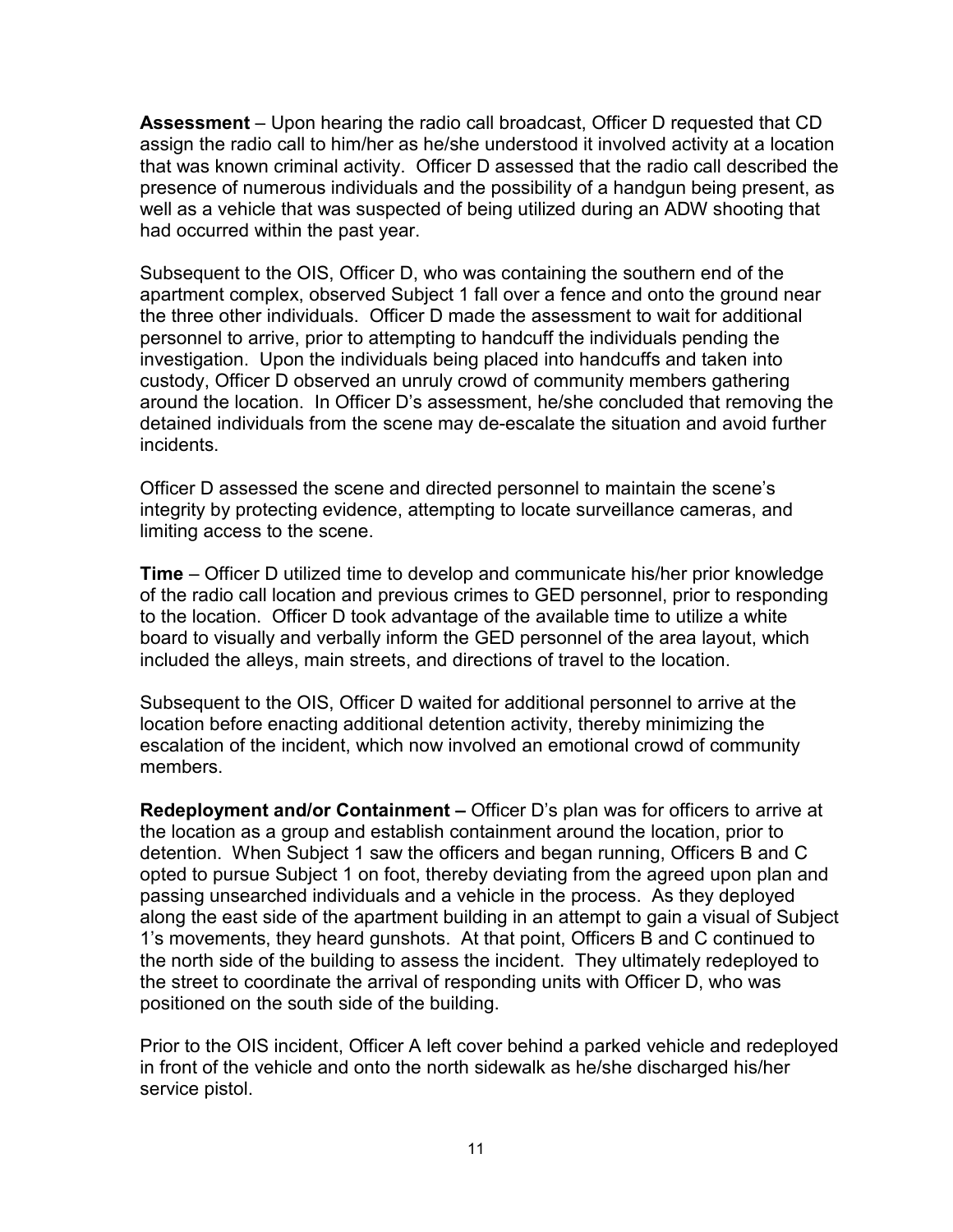After the OIS incident, Officer A re-established a line of sight on Subject 1 and the discarded handgun along the west side walkway. As Officer A approached in a southbound direction along the west side walkway, Officer D recognized that there may be a possible crossfire situation had Officer A moved closer and directed Officer A to redeploy to prevent it.

**Other Resources** – Officer D gathered the additional resources of the GED unit to assist him/her in responding to a radio call involving a group. Officer D utilized a white board to create a written diagram of the location, route of travel, and positioning of GED personnel for containment purposes. Additionally, Officer D generated a "help" call to summon the response of additional Department personnel.

**Lines of Communication** – Officer D briefed the GED personnel regarding the radio call, the location, and his/her knowledge of the individuals, as well as a plan of action to set-up containment. Officer D directed officers to communicate with each other through the Division's "Simplex" radio frequency in order to effectively communicate without tying up the base frequency. Officer D notified the officers in the containment that Subject 1 was running northbound as Officer D and other GED officers approached the location from the south.

Officer D and the other GED officers utilized Simplex to communicate amongst each other while enroute and upon arriving to the location.

Subsequent to the OIS and after Subject 1 climbed over the fence, Officer D communicated with Subject 1 to de-escalate and assess if Subject 1 was injured or required immediate medical attention.

Officer D communicated with the other officers to slow down in order to effectively manage the incident and take the detained individuals into custody in a safe manner. Additionally, Officer D directed Officer A to redeploy to mitigate a possible crossfire situation should the incident require a further utilization of force.

Subsequent to the OIS incident, Officer C slowed the progression of Officer A down the west side of the walkway in order to coordinate the officers' efforts. Officer C used his/her police radio to advise the officers in the rear parking lot that Subject 1 was in a prone position near the west wall.

Officer B redeployed to the north side of the location and coordinated the response and arrival of personnel and the Air Unit, along with Officer D. Officer B assigned duties and responsibilities to arriving personnel to establish and secure a crime scene.

• During its review of this incident, the BOPC noted the following tactical considerations: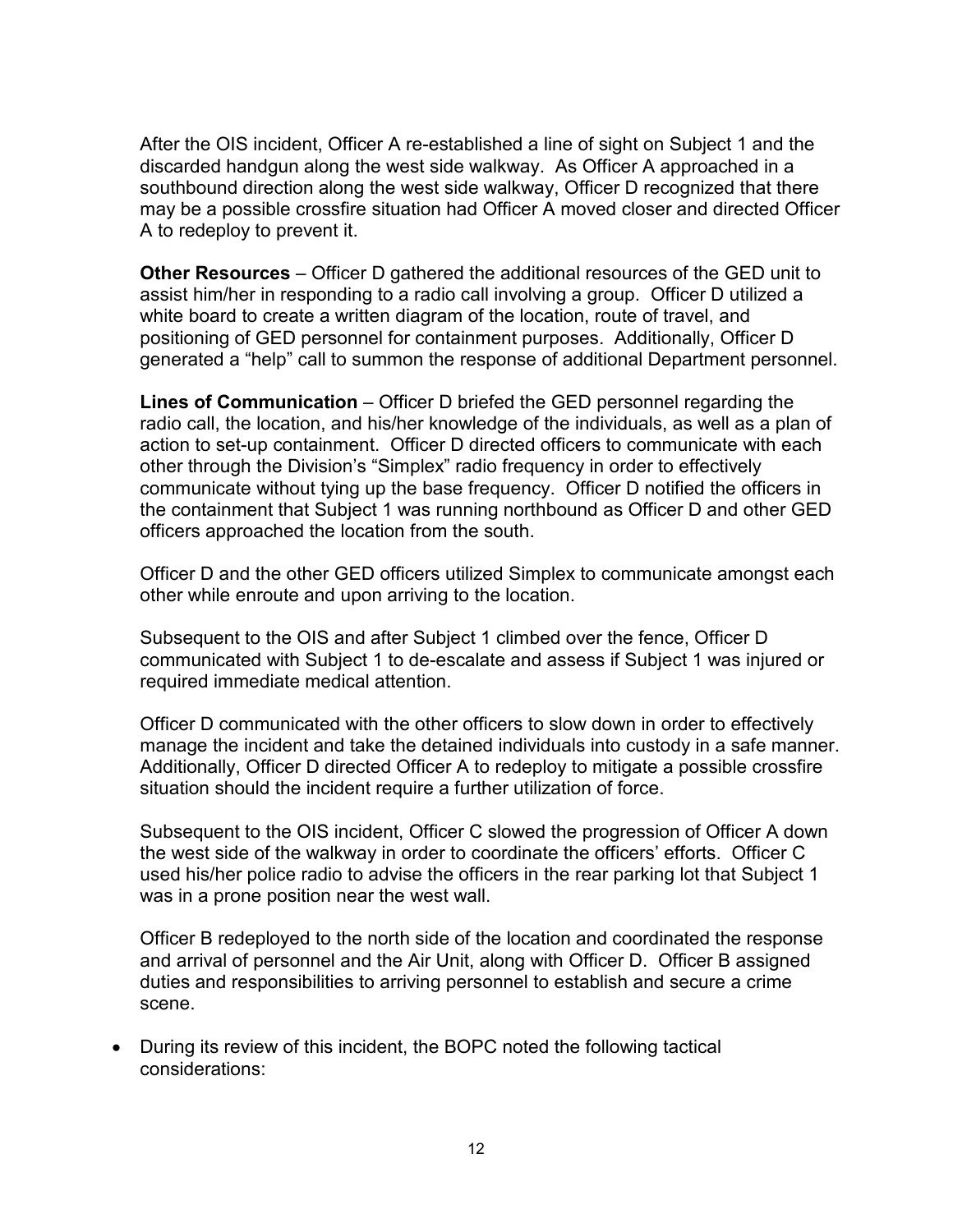### **1. Tactical Planning - Command and Control**

Sergeant A was present as Officer D developed and communicated a tactical plan in responding to the Code Two radio call of a "415 group […] activity with a gun." Officer D utilized a white board to convey the plan, which did not include the deployment of less-lethal force options; however, Sergeant A had no concerns with Officer D's plan. Sergeant A was completing administrative duties and remained in the GED office as the GED officers responded to handle the radio call. Sergeant A was not present when the officers arrived at the location to set-up containment and oversee the implementation of the plan. Upon hearing the "help" call broadcast, Sergeant A responded to the location and declared himself as Incident Commander (IC).

The BOPC deliberated on Sergeant A's actions and level of supervisory oversight during the entirety of this incident. Although this incident was generated as a Code Two radio call, the comments of the call and level of preplanning by the officers under his/her command, specifically Officer D's familiarity with the location, the crime trends, shootings, and individuals that congregate in that area, displayed the heightened likelihood of encountering an armed individual during their response. The BOPC would have preferred Sergeant A had been more involved in developing a tactical plan that included predesignated roles, as this was not a spontaneous incident and time was available to develop a comprehensive plan in their response. While the communicated plan in the office included a route of travel, a drawn diagram of the location, and an initial objective of creating containment around the location, the plan lacked detail and specificity with regard to tactical vehicle parking and deployment, foot pursuit concepts, and an absence of less-lethal designations and assignments prior to officer's arrival and subsequent to the OIS incident when the arrest teams were taking the individuals into custody.

The BOPC noted that a supervisor's command and control of an incident begins at the start of the incident, not when they are summoned to a post-incident scene. Although confident in his/her officers' abilities, Sergeant A's active involvement was needed in the development and communication of this plan, as well as in the unit's response to the incident location where containment was not in place as the officers approached the individuals from the south side of the property. In this case, Sergeant A's direction was needed in providing oversight and direction, which may have prevented some of the tactical missteps. Additionally, the officers under his/her command would have benefitted from his/her specialized training and tactical insight from his/her work experience. Sergeant A's actions were not consistent with Department supervisory training.

Based on the totality of the circumstances, the BOPC determined that Sergeant A's actions were a substantial deviation, without justification, from approved Department tactical training.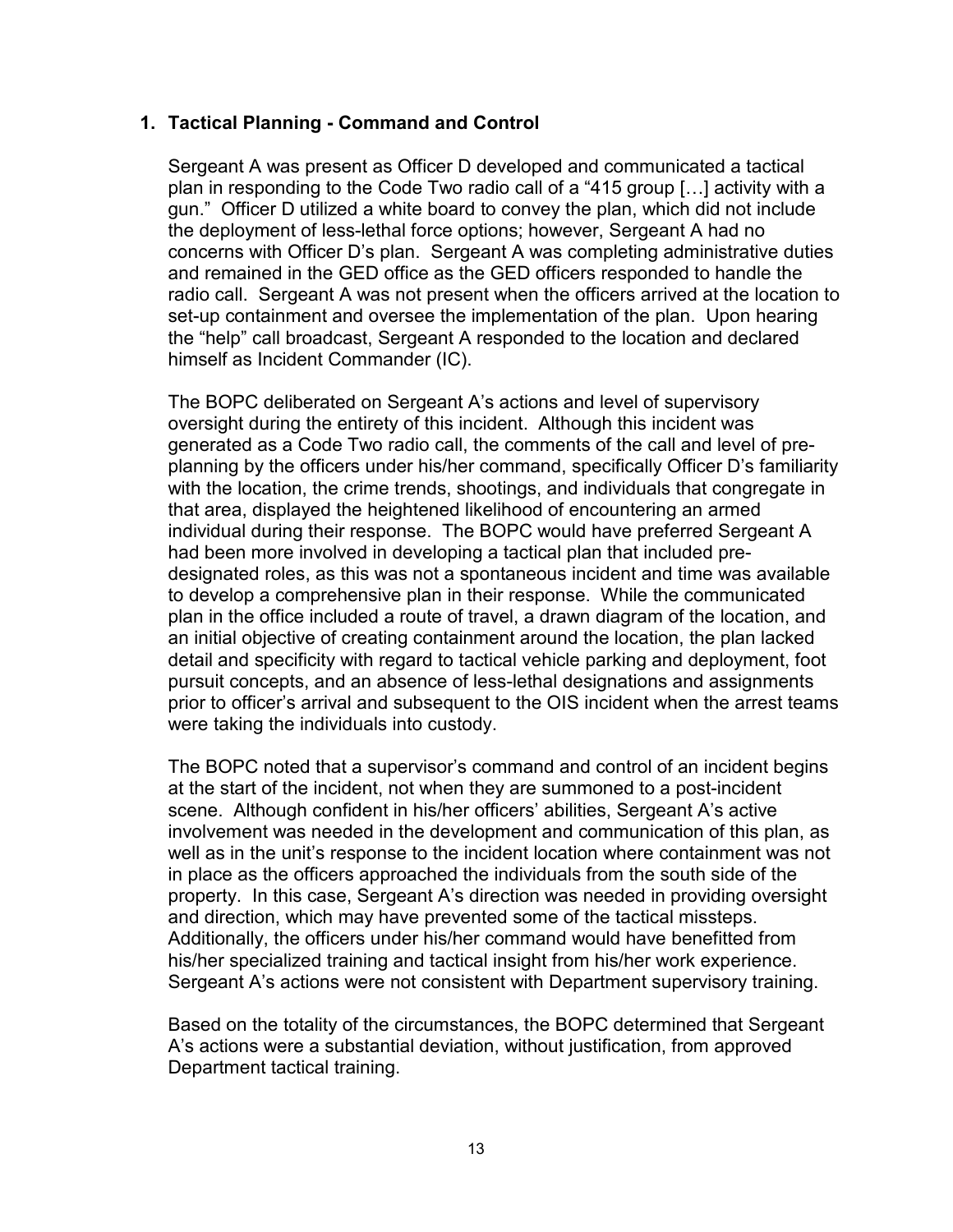### **2. Foot Pursuit Concepts**

As Officers B, C, D, and I responded to the radio call on the south side of the apartment building, they observed four individuals at the location in the rear parking lot. Subject 1 stood up from the ground and ran north along the east walkway, towards the north side of the building, while clutching his waistband. The other three individuals remained on the ground, offering no resistance. Officers B, C, D, and I ran into the parking lot where Officers B and C ran northbound in Subject 1's direction past the three individuals and the burgundy vehicle, while Officers D and I remained in the south side containment position. Officer C directed Officers D and I to remain with the three individuals, while he/she and Officer B followed Subject 1. Neither Officers B nor C broadcast to the northern containment officers that they were pursuing Subject 1 northbound on foot. In addition, although Officer B had observed Subject 1 in possession of a handgun as they "chased" after Subject 1, Officer B did not broadcast this information to the other GED officers.

Force Investigation Division investigators noted that BWV depicted Officer C with his/her service pistol drawn as he/she followed Officer B, along with the downward direction of Officer C's muzzle. Investigators were unable to determine if Officer C covered Officer B with the muzzle of his/her service pistol as he/she followed Officer B. According to Officer B, he/she was in "containment mode" to maintain a visual on Subject 1 because he/she was concerned that Subject 1 might discard the handgun in an area where children could find it or that Subject 1 may enter one of the homes and create a barricade or hostage situation. Once Officer B reached the east walkway, he/she no longer observed Subject 1 but continued his/her advancement, along with Officer C. According to Officer C, they chased Subject 1 in "containment mode," because they believed Subject 1 was armed with a handgun and their objective was to track Subject 1's movements and broadcast pertinent information.

The BOPC conducted a diligent review of Officer C's muzzle positioning as he/she followed Officer B along the east walkway. The BOPC opined that Officer C made noticeable adjustments with his/her service pistol as he/she continued north behind Officer B and did not appear to cover Officer B with his/her service pistol.

The BOPC noted that in following Subject 1's movements, Officers B and C ran past three individuals and a vehicle; however, Officer C directed Officers D and I, who were behind Officers B and C, to focus on the individuals in the rear parking lot. The BOPC also discussed Officers B and C shifting from a position of containment to an appearance of attempting to apprehend Subject 1. The BOPC noted with concern that Officers B and C running into a contained area after an armed suspect could have been problematic. The BOPC also considered Officers B and Cs' concern that Subject 1 could hide in a place known to protect gang members or gain access to an occupied location creating a barricade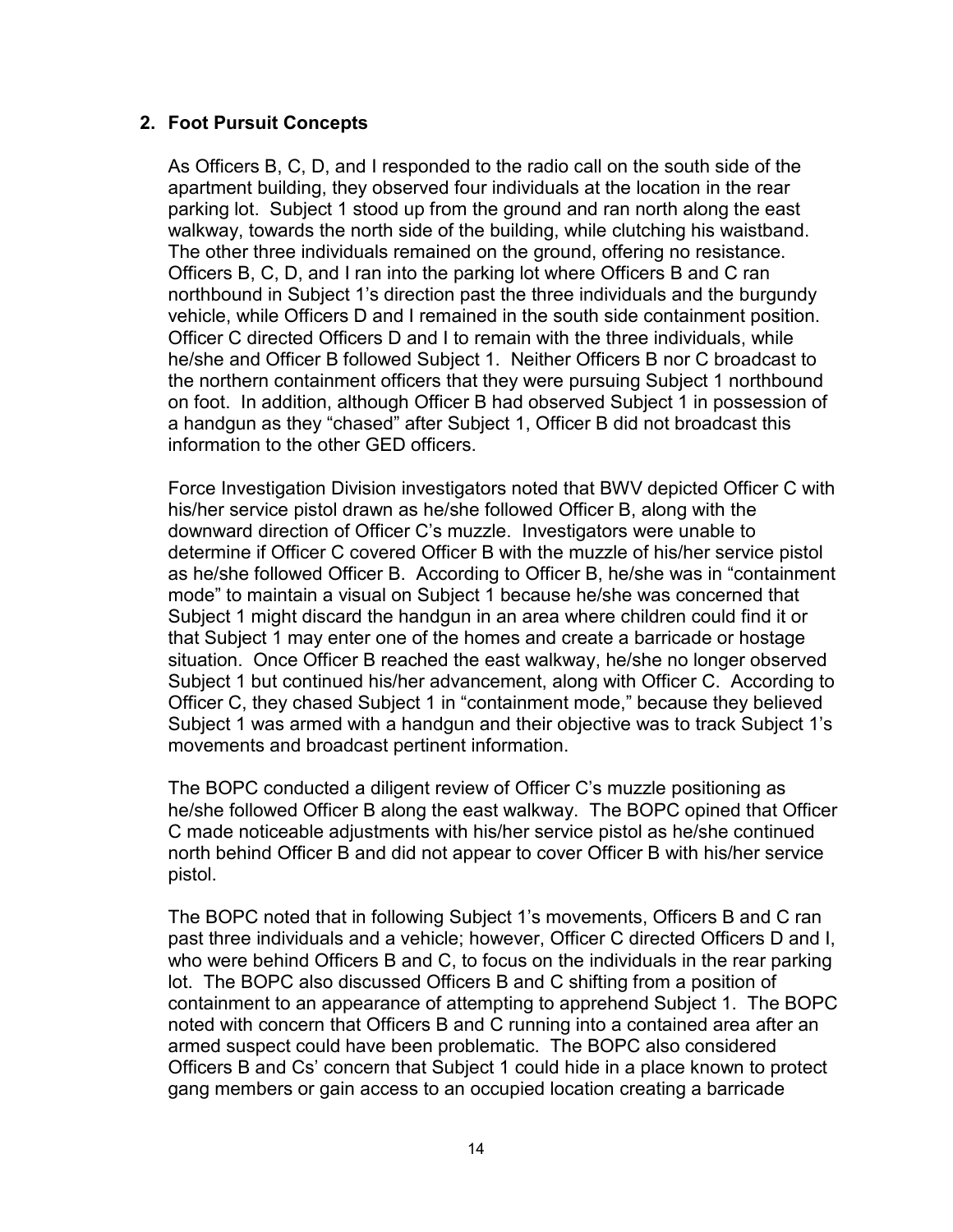situation. The BOPC would have preferred that Officers B and C had communicated their movement with Officers A, E, and F, who were on the northern side of the building, so that those officers were aware of Officers B and C's presence prior to turning the corner. In addition, Officers B and Cs' intent was to maintain a visual on Subject 1; however, the BOPC would have preferred that Officers B and C had remained in containment mode and conducted a methodical search of the area.

The BOPC considered the facts and circumstances surrounding this incident. This incident was not spontaneous and afforded the involved officers time to develop a tactical plan. Officers B and C understood that the plan was to contain the area and should have anticipated that someone may run. When Subject 1 ran from officers, Officers B and C decided to deviate from the plan. Officers B and C ran past several unsearched persons and an unsearched vehicle.

Based on the totality of the circumstances, the BOPC determined that Officers B and C's actions were a substantial deviation, without justification, from approved Department tactical training.

#### **3. Utilization of Cover**

As Officer A exited the police vehicle, he/she observed Subject 1 running towards him/her and grabbing a handgun located in Subject 1's waistband. Officer A drew his/her service pistol, as he/she approached behind a parked Honda Civic coupe located between him/her and Subject 1. Officer A then bypassed the parked Honda and advanced towards Subject 1, leaving cover as Subject 1 ran west and then south through the front yard of the location.

In addition, Officer A positioned him/herself approximately seven feet south of the northwest corner of the building, without cover. Once Officer A was on the west walkway, he/she unholstered his/her service pistol a second time because he/she was in eyesight of Subject 1 and was aware that Subject 1's handgun was "still outstanding." According to Officer A, he/she received training in the past that when an Officer-Involved Shooting occurs, "gang members will try to assist each other," canvass the area, recover that handgun, and "dispose of it for their fellow gang members."

The BOPC discussed Use of Force-Tactics, "Tactical De-Escalation Techniques," which describe utilizing distance, coupled with cover, to afford an officer time to make a proper assessment and attempt to de-escalate an incident as well as minimize an officer's exposure to an armed suspect. In the pre-planning of this incident, the objective in handling this radio call was to establish containment, which would have allowed the officers to maintain control of the situation. The BOPC opined that had Officer A adhered to the directive by utilizing cover and distance, it would have provided Officer A an opportunity to re-assess,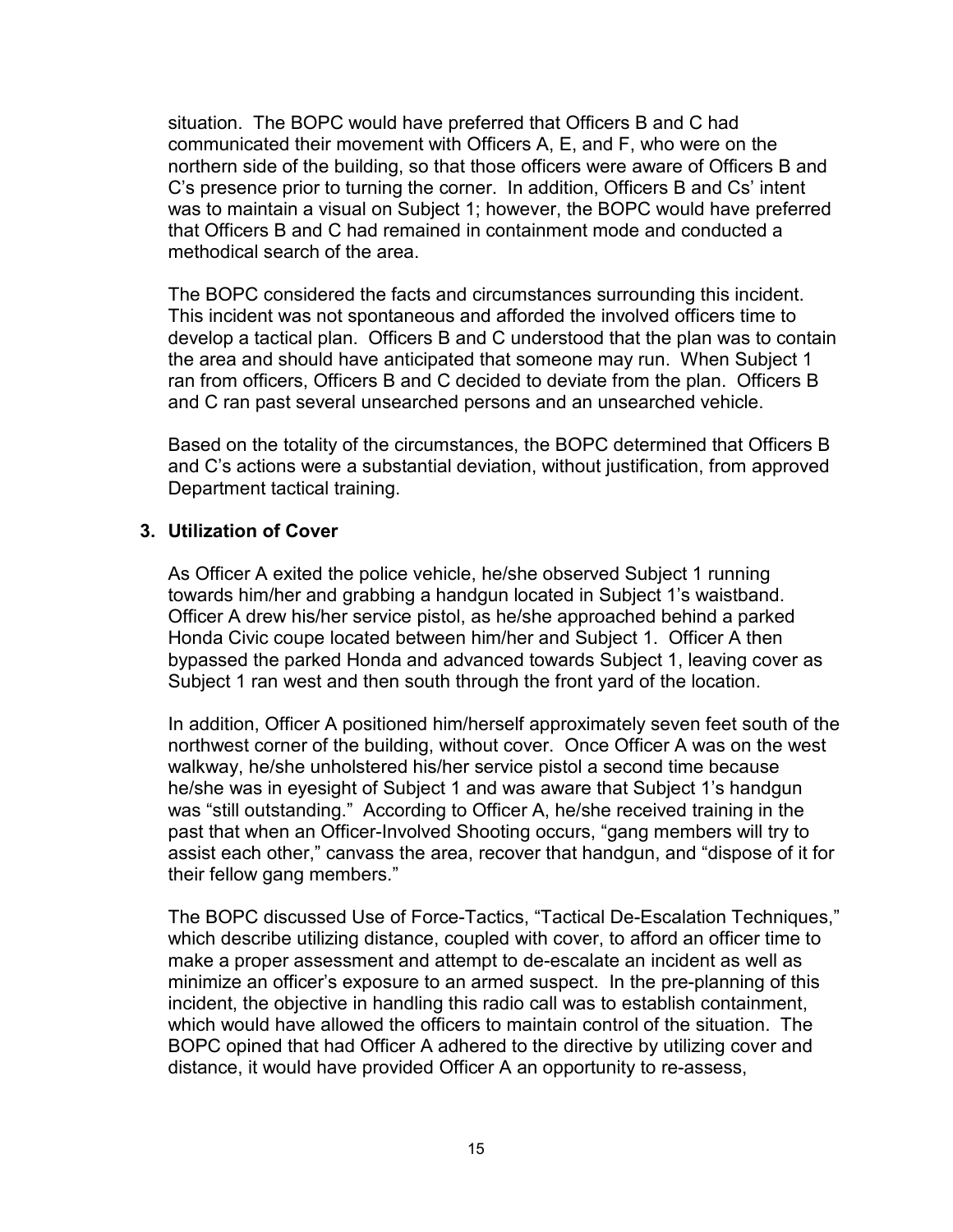communicate, and consider deploying other tactics. This may have allowed Officer A to decrease the intensity of the incident.

Furthermore, the BOPC noted that adequate cover existed on the northwest corner of the building; however, Officer A continued to move down the west side of the walkway towards the area where Subject 1 climbed and tumbled over the fence. It was Officer C who slowed Officer A's movements in order to assess the situation and communicate over the radio regarding the status of the incident, as Officer A continued to move away from the northwest corner of the building and south along the west walkway.

Based on the totality of the circumstances, the BOPC determined that Officer A's actions were a substantial deviation, without justification, from approved Department tactical training.

#### **4. Situational Awareness**

Subsequent to Officer A discharging his/her service pistol, Officer A redeployed into the front yard on the north side of the property. Officers B and C were already positioned on the northwest side of the property with their service pistols drawn, covering the area where Subject 1 was last observed climbing over a fence. Officer A moved west and then south, crossing in front of Officers B and C. Officer A positioned him/herself between Subject 1 and Officers B and C on the west walkway, creating a potential crossfire situation if Subject 1 re-emerged and engaged the officers with a lethal threat.

The BOPC was critical of Officer A's actions and decision to continue pursuing Subject 1 as Subject 1 fled south on the west walkway. The BOPC commended Officers B and C for recognizing the hazard in Officer A's redeployment and lowering the muzzles of their service pistols in response. The BOPC concluded that Officer A's lack of situational awareness in placing him/herself between an individual he/she believed to be a deadly threat and other officers who already had their service pistols drawn and pointed in the direction of where Officer A moved to was tactically unsafe.

Based on the totality of the circumstances, the BOPC determined that Officer A's actions were a substantial deviation, without justification, from approved Department tactical training.

- The BOPC also considered the following:
	- **Personal Protective Equipment (Non-Medical Face Coverings) –** Department personnel were observed at scene not wearing non-medical face coverings after the resolution of the tactical incident, which was contrary to the COVID-19 safety protocols implemented by the Department.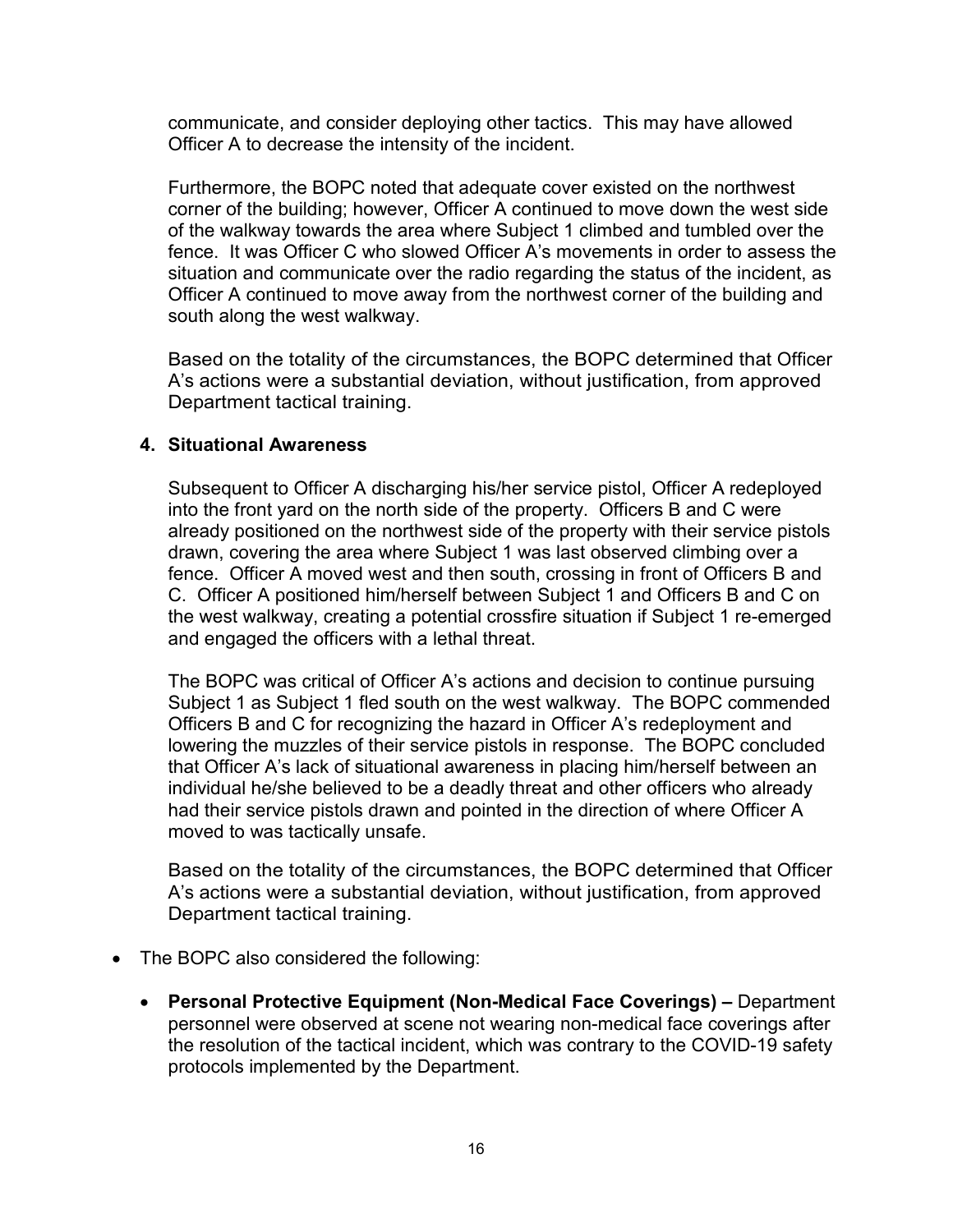- **Discharging Service Pistol while holding Items in Support Hand –** The FID investigation revealed that Officer A held and discharged his/her service pistol, while simultaneously holding his/her flashlight and police vehicle keys in his/her support hand.
- **Search of Individuals/Subjects/Arrestees** Officer G conducted an initial pat down search of an individual of the opposite sex.
- **Tactical Communication/Tactical Planning**  Officers A, E, and F were operating as a three-officer unit for the incident. Officers A and E believed they were to assume the contact officer roles, while Officer F would assume the role of cover officer. However, Officer E believed that either he/she or Officer F would assume the role of contact officer, dependent upon which side of the police vehicle they deployed from, and Officer A would assume the role of cover officer.
- **Tactical Vehicle Deployment -** Officer D parked his/her police vehicle in the rear alley in proximity to the radio call. Subject 1 observed the police vehicle and fled. According to Officer D, he/she parked the police vehicle approximately 50 feet from the location and according to Officer B, the police vehicle stopped approximately 20 to 30 feet from where Subject 1 and the other three individuals were seated in the parking lot.

Officer A, who was driving the police vehicle which was also occupied by Officers E and F, were designated as northern containment in the pre-planning of the incident.

Officer A parked the police vehicle in front, at the northwest corner of the location. This location had been pre-planned and identified by Officer D. According to Officer A, he/she parked his/her police vehicle north of the location to provide containment and to allow him/her to observe anyone who fled from the location.

• **Crowd Management** – Subsequent to the OIS incident, several community members gathered around the incident location yelling obscenities, making threats, and pushing over a trashcan in a display of aggression and in close proximity to the officers.

## **Command and Control**

• Officer D heard a Code Two radio call of a "415 gang group with a gun" and further comments indicated there was "possibly a handgun at the location." Officer D was aware this was within his/her assigned gang area and requested the radio call be assigned to him/her. Officer D established and communicated a tactical plan, including a visual diagram, for GED personnel. Subsequent to the OIS incident, Officer D broadcast the "help call," gathering and directing additional responding resources to the location and assumed command and control of the rear of the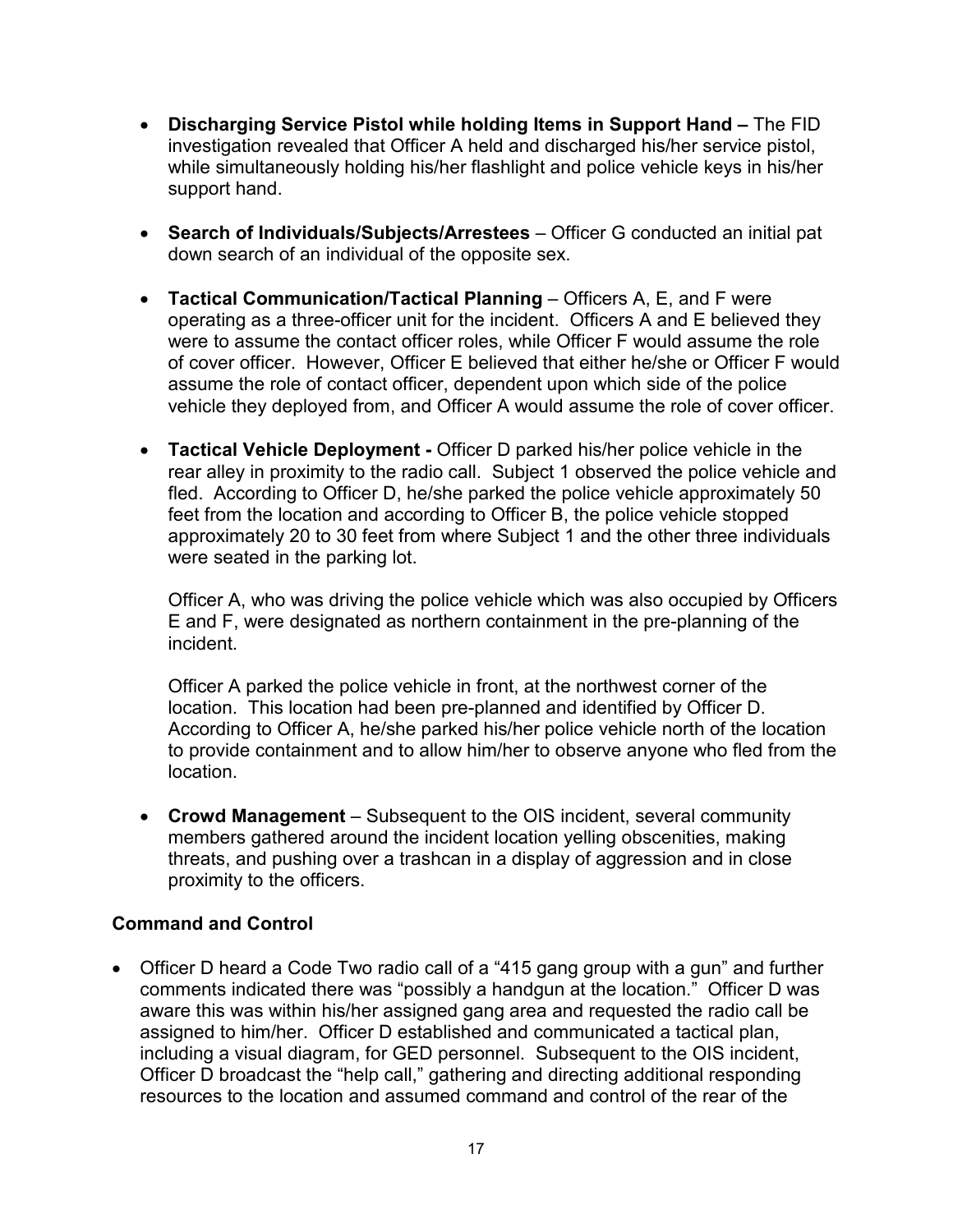location to take the individuals into custody without further incident. Officer D observed a hostile crowd forming and directed Department personnel to establish a crime scene and preserve evidence. Officer D also made the determination that removing the detained individuals would de-escalate the situation and directed personnel to transport the detained individuals back to Southeast CPS. In addition, Officer D advised Sergeant A that Officer A was the officer involved in the OIS and located a bullet impact on the residence. Officer D led Department personnel to contact residents to ensure no one was injured as a result of the OIS incident.

Subsequent to the OIS incident, Officer B redeployed and assumed command and control by broadcasting and directing responding personnel on where and what resources were needed. Additionally, Officer B briefed the arriving supervisors on who was involved in the OIS and in directing personnel to secure the crime scene.

The actions of Officers B and D were consistent with Department training and the BOPC's expectations of senior officers during a critical incident.

Sergeant A was present as Officer D developed and communicated a tactical plan in responding to the Code Two radio call and had no concerns with Officer D's plan, although there were no pre-designated roles other than containment positions. Sergeant A completed administrative duties as the GED officers responded to handle the radio call and was not present for the officers' initial arrival to set-up containment. Even though the GED unit responded together to the radio call and there was information which indicated that there was a possible handgun at the location, Sergeant A did not initially respond with the GED unit. Upon hearing the "help" call broadcast, Sergeant A responded to the location and declared him/herself as Incident Commander (IC). Sergeant A met with Officer B who briefed him/her on the incident. Sergeant A supervised arriving personnel to ensure there was a designated cover officer (DCO) and handcuffing officer as they took the detained individuals into custody at the rear of the location. Sergeant A ensured Subject 1 was uninjured and that medical treatment was not needed. As a hostile crowd gathered around the OIS location, Sergeant A directed Department personnel to assist with the crime scene, assist in crowd control, and secure evidence.

Additionally, Sergeant A separated Officer A and relinquished him/her to the custody and care of Sergeant A.

In considering Sergeant A's lack of specificity in assigning roles during the planning of this incident, as well as not being present to provide supervisory oversight and active leadership to the officers as the plan was implemented, the BOPC concluded that the overall actions of Sergeant A were not consistent with Department supervisory training nor the BOPC's expectations of field supervisors during a critical incident.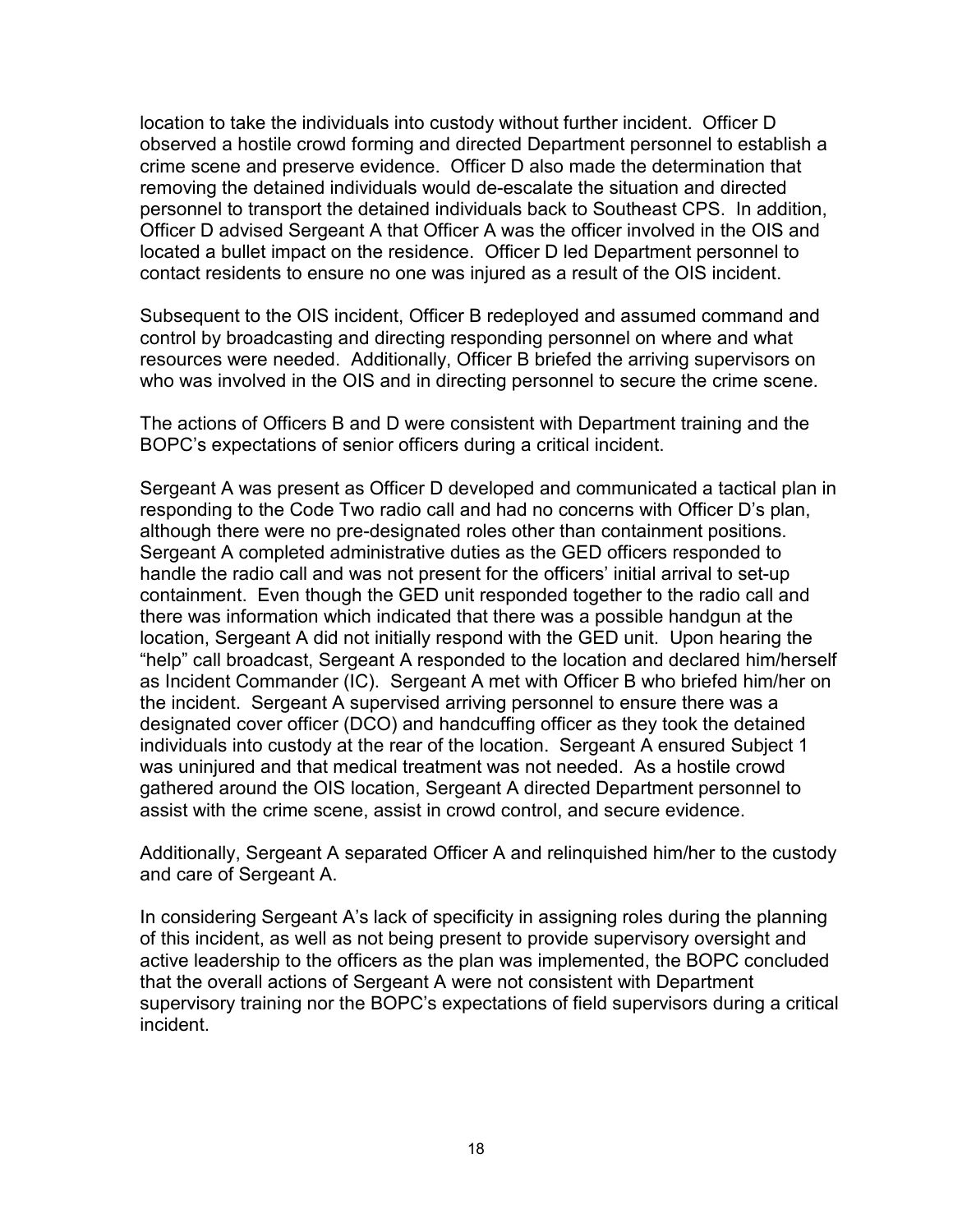Sergeant B, along with Sergeants C, D, and E, responded to the scene and assisted in the separation, monitoring, and transportation of the identified involved and witnessing officers as follows:

Sergeant B arrived at the scene, assumed the separation and monitoring of Officer A from Sergeant A, and obtained a Public Safety Statement (PSS) from Officer A. Sergeant B transported Officer A to the station and continued to monitor him/her until relieved.

Sergeant D arrived at the scene and assumed the separation and monitoring of Officers E and F. Sergeant D transported Officers E and F to the station and continued to monitor the officers until relieved.

Sergeant E arrived at the scene and assumed the separation and monitoring of Officers B, C, and D. Sergeant E transported Officers B, C, and D to the station and continued to monitor the officers until relieved.

Sergeant C arrived at the scene and assumed the separation and monitoring of Officers G, H, and I. Sergeant C transported Officers G, H, and I to the station and continued to monitor the officers until relieved.

The actions of Sergeants B, C, D, and E were consistent with Department supervisory training and the expectations of field supervisors during a critical incident.

• The evaluation of tactics requires that consideration be given to the fact that officers are forced to make split-second decisions under very stressful and dynamic circumstances. Tactics are conceptual and intended to be flexible and incident specific, which requires that each incident be looked at objectively and the tactics be evaluated based on the totality of the circumstances.

Each tactical incident also merits a comprehensive debriefing. In this case, there were identified areas where improvement could be made. A Tactical Debrief is the appropriate forum for involved personnel to discuss individual actions that took place during this incident.

The BOPC found Sergeant A and Officers A, B, and C's tactics to warrant a finding of Administrative Disapproval. The BOPC found Officers D, E, and F's tactics to warrant a Tactical Debrief.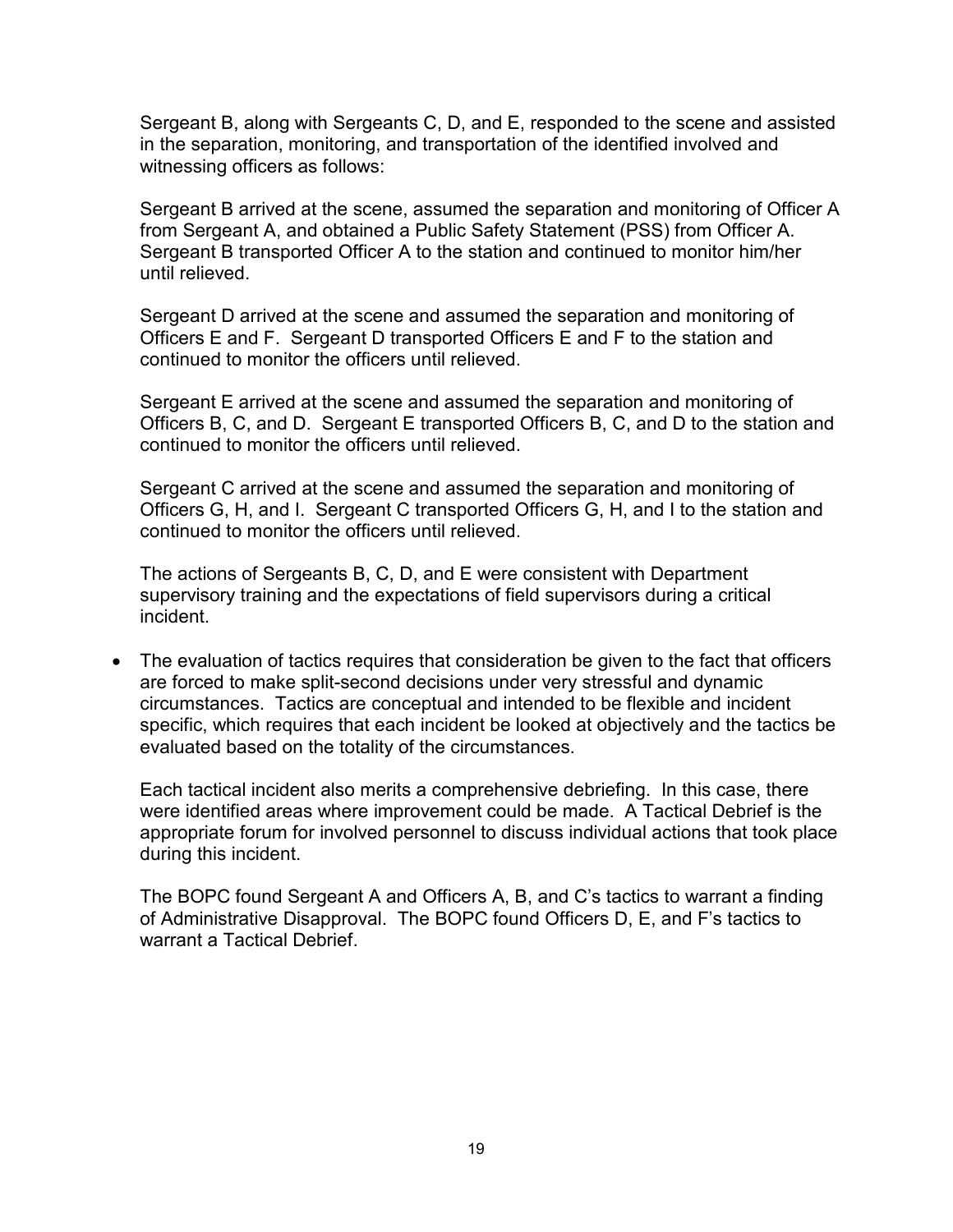### **B. Drawing and Exhibiting**

### • **Officer A – Two Occurrences**

#### First Occurrence

According to Officer A, he/she had responded to a radio call of a "415 gang group" where the PR had reported observing "seven [individuals]" including one in possession of a "firearm." As Officer A arrived at the scene, he/she parked and exited his/her police vehicle. Officer A observed a "male […]" along the east side of the apartment complex in a northerly direction, coming towards him/her and Officers E and F. Officer A "made direct eye contact" with Subject 1, who "had a surprised look on his/her face," as Subject 1 positioned his/her "right hand in his/her front right waistband," where Officer A observed Subject 1 "holding a black semi-automatic handgun in his/her front right waistband" with a "full grip." In fear that Subject 1 was "going to pull out the firearm and kill" him/her or Officers E and F, Officer A drew his/her service pistol as Subject 1 was approximately "15 to 20 feet" away from Officer A, because Officer A believed that the situation was going to "escalate into serious bodily injury or threat."

#### Second Occurrence

According to Officer A, he/she holstered his/her service pistol because he/she planned to "redeploy" towards the location and did not "want to run" with his/her service pistol out. Once he/she was on the west walkway, Officer A unholstered his/her service pistol a second time because he/she was in eyesight of Subject 1, was aware that Subject 1's handgun was "still outstanding," and believed that the situation could still escalate to a situation involving "serious bodily injury or death." Officer A holstered his/her service pistol on the west walkway once all the individuals, including Subject 1, were in custody.

#### • **Officer E – Three Occurrences**

#### First Occurrence

According to Officer E, as he/she arrived at the location, he/she heard Officer D broadcast "that a subject was now running" to the front of the location. Based on Officer E's prior knowledge of the location and that gang members were "usually armed," Officer E sought the cover of a nearby vehicle and observed Subject 1 running through the property. Subject 1 made "eye contact" with Officer E and had a "startled look." Officer E observed the "butt end of a firearm" outside of Subject 1's "waistband." Officer E drew his/her service pistol because he/she believed Subject 1 could "remove the firearm" and "point it" at Officer E or the other officers. Officer E further added that the "tactical situation could escalate to deadly force."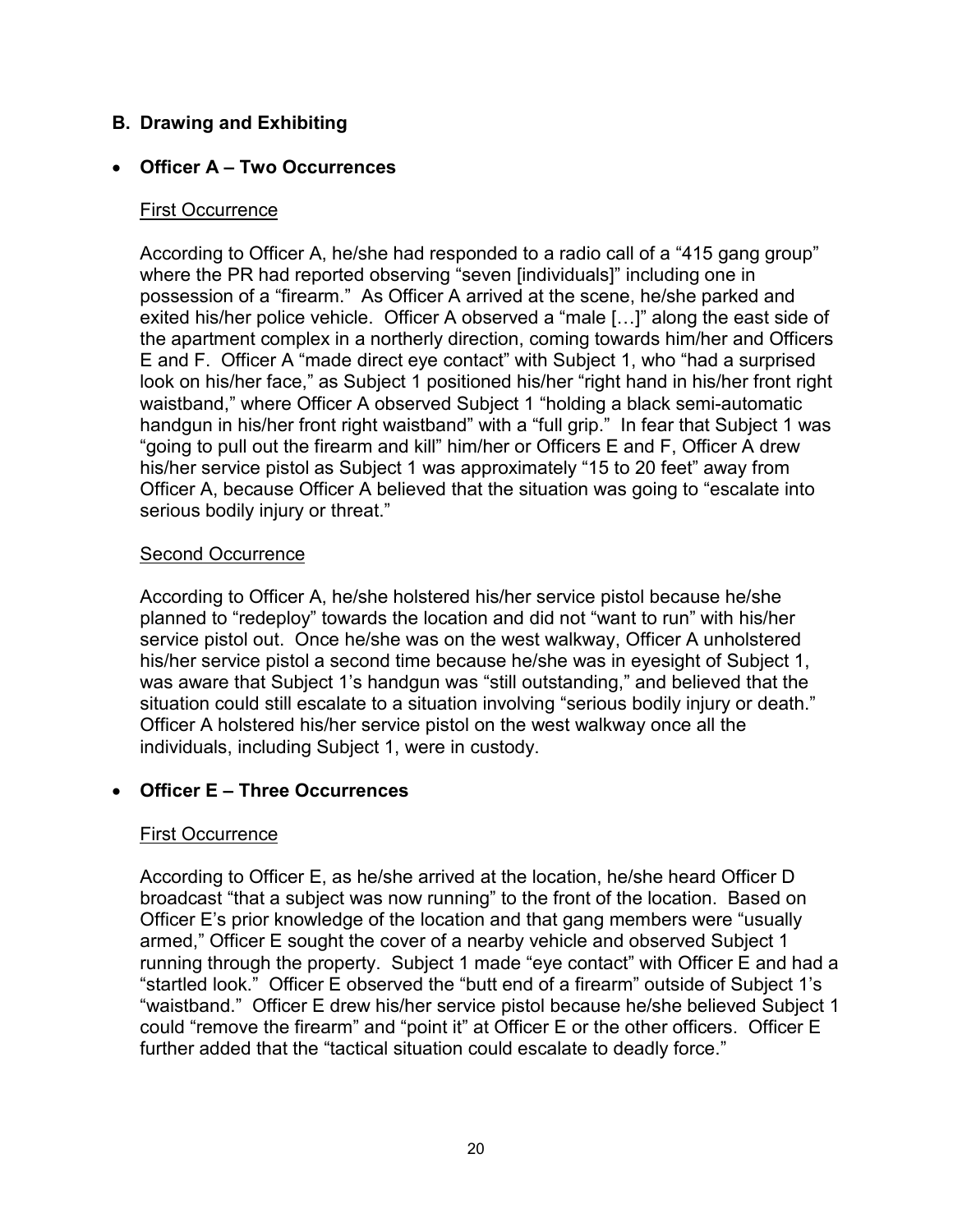#### Second Occurrence

According to Officer E, he/she planned to redeploy towards the location and had been trained "not to run with" his/her service pistol out. Once on the walkway, Officer E unholstered his/her service pistol a second time because Officer E had previously observed Subject 1 "armed" with a "firearm" and believed the situation could still escalate to where "deadly force" would be necessary. Officer E holstered his/her service pistol a second time while on the west walkway because Officer E planned to redeploy to the rear parking lot area and assist officers in taking the individuals into custody.

In this case, the BOPC conducted an evaluation of the reasonableness of Officer A and E's first and second drawing and exhibiting. The BOPC noted the comments of the radio call indicated an individual in possible possession of a handgun in an area known to be frequented by gang members. The officers were further informed that Subject 1 was running towards their location as they were arriving to the north side of the building. Officers A and E exited the police vehicle and observed Subject 1 running towards them with a handgun in his/her waistband, causing Officers A and E to draw their service pistols in concern for their and other officer's lives. Subsequent to the OIS incident, Officers A and E holstered their service pistols and redeployed to obtain a better visual on Subject 1, who they had previously observed to be in possession of a handgun. Officers A and E drew their service pistols a second time with the belief the situation could again escalate to the point where deadly force may be necessary. The BOPC concluded that it was reasonable for Officer A and E to believe this incident had escalated to the point where deadly force may be necessary.

Based on the totality of the circumstances, the BOPC determined that an officer with similar training and experience as Officer A and E, while faced with similar circumstances, would reasonably believe that there was a substantial risk the situation may escalate to the point where deadly force may be justified.

Therefore, the BOPC found Officers A and E's first and second drawing and exhibiting of a firearm to be In Policy.

#### Third Occurrence

According to Officer E, once in the rear parking lot, he/she unholstered his/her service pistol a third time as the individuals were being taken into custody. Officer E did so because he/she was aware that "a shooting had already occurred," and based on the "tactical situation" and his/her "reasonable belief" that the situation could escalate to "another shooting." Officer E holstered his/her service pistol a third time once the individuals were in custody.

In this case, the BOPC conducted an evaluation of the reasonableness of Officer E's third instance of drawing and exhibiting a firearm. The BOPC noted that an OIS had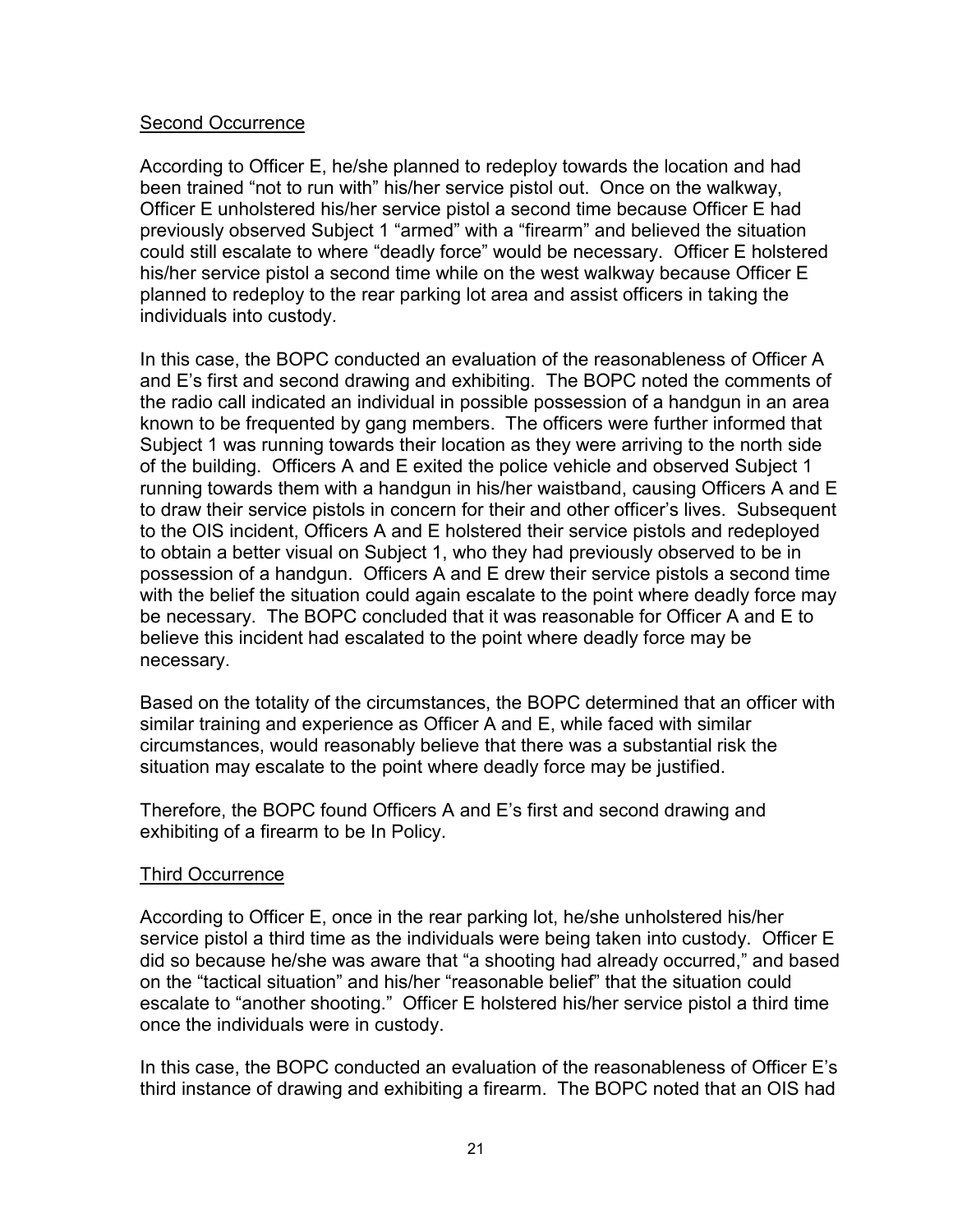just occurred and the tactical incident was still ongoing, as the four individuals had yet to be taken into police custody. Officer E holstered his/her service pistol as he/she redeployed from the north end to the south end of the location to assist in the detention of the additional unsearched individuals as hostile community members began to gather around the scene. Upon arriving to the south end of the location Officer E drew his/her service pistol in the role of cover officer while other Department personnel detained the individuals without further incident. The BOPC concluded that it was reasonable for Officer E to believe this incident remained escalated to the point where deadly force may be necessary.

Based on the totality of the circumstances, the BOPC determined that an officer with similar training and experience as Officer E, while faced with similar circumstances, would reasonably believe that there was a substantial risk the situation may escalate to the point where deadly force may be justified.

Therefore, the BOPC found Officer E's third instance of drawing and exhibiting a firearm to be In Policy.

## • **Officer D**

According to Officer D, he/she arrived at the scene of a radio call where a vehicle matched a described "vehicle involved in an ADW shooting." Additionally, an individual had been observed with a possible "firearm" as reported by the PR, and the location was an area where rival gangs had been "engaged in numerous murders and shootings and ADW attempt murders." Officer D observed a male whom Officer D knew. Subject 1 looked in Officer D's direction and began to run away from the officers. As Subject 1 ran, Officer D observed Subject 1 grab with his/her right hand, "near the front jacket pocket waistband area," and clutch an "item," causing Officer D to believe Subject 1 may be "in possession of a firearm." Officer D drew his/her service pistol and held it in one hand at a "low-ready" position with his/her finger along the frame, because Officer D believed "that the situation could potentially escalate to the point where use of force may be justified."

In this case, the BOPC conducted an evaluation of the reasonableness of Officer D's drawing and exhibiting of a firearm. The BOPC considered the comments of the radio call, which indicated an individual was possibly in possession of a handgun and in an area known to be frequented by gang members. As Officer D arrived to the rear of the radio call location, he/she observed four individuals gathered in a group. The BOPC considered Subject 1's actions upon observing the officers. Officer D stated that he/she observed Subject 1 look in the officers' direction, grab his/her waistband, and run from the officers, leaving three unsearched individuals to be detained. The BOPC concluded that it was reasonable for Officer D to believe this incident had escalated to the point where deadly force may be necessary.

Based on the totality of the circumstances, the BOPC determined that an officer with similar training and experience as Officer D, while faced with similar circumstances,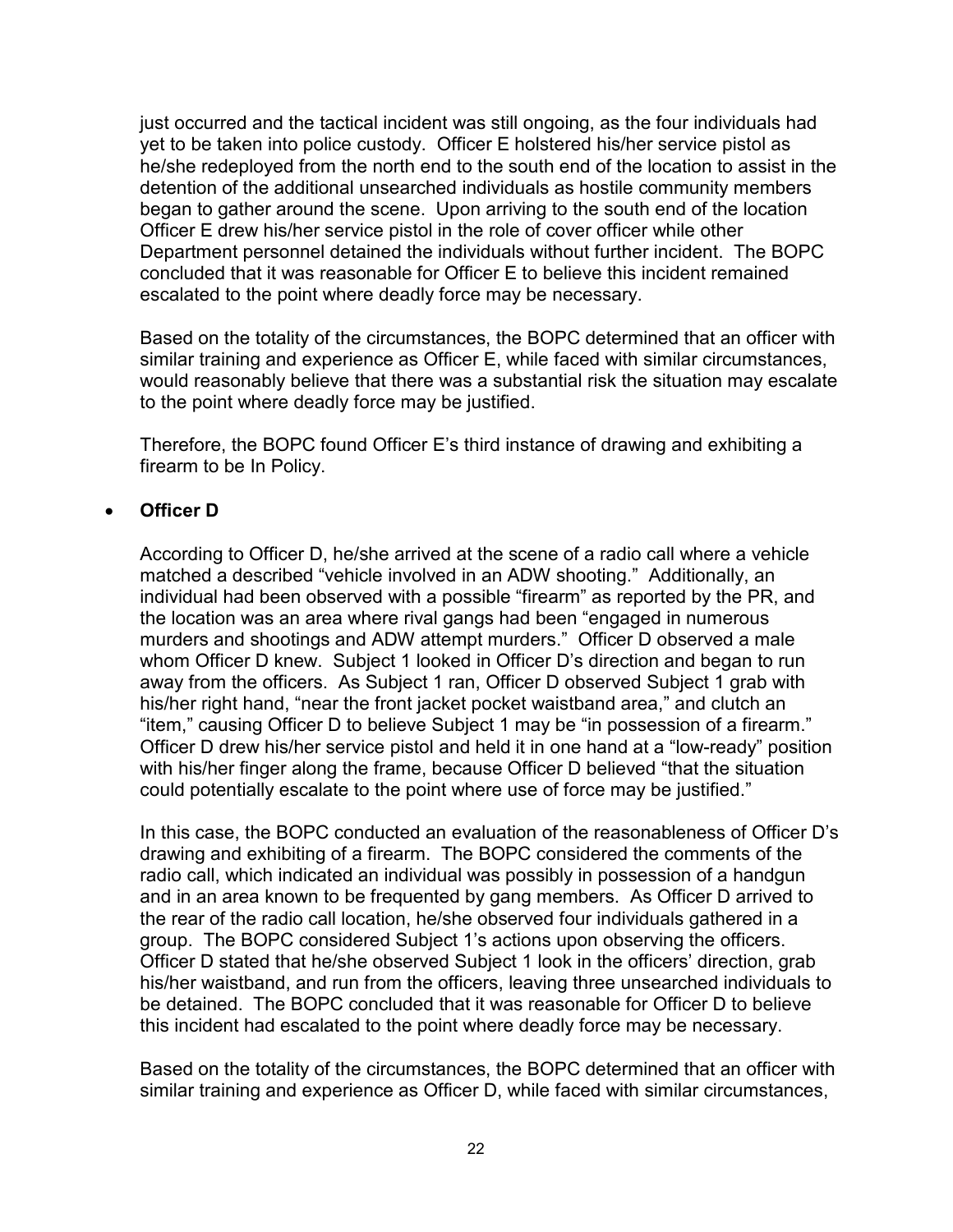would reasonably believe that there was a substantial risk the situation may escalate to the point where deadly force may be justified.

Therefore, the BOPC found Officer D's drawing and exhibiting of a firearm to be In Policy.

## • **Officer B**

According to Officer B, he/she was responding to a radio call of "seven males […], hanging out in the back," in which the PR had observed "one of them with a black gun." Officer B was also aware that the area was known to be "a gang hangout" and that his/her partner was assigned to the "[…]," so they made the decision to "buy the radio call." As Officers B and D approached the location of the radio call, Officer B observed "four or five males […]" sitting in the rear parking lot of the location. Officer B observed Subject 1 look in the officers' direction with "a surprised" expression. Subject 1 then placed his/her left hand on the ground and gripped "something that's in his/her waistband" with his/her right hand. Officer B observed Subject 1's "elbow start to raise" as Subject 1 began "running" from officers. Officer B observed Subject 1 grab what Officer B described as the "shape and color" of a "black gun." Officer B and Officer C entered the parking lot and followed Subject 1 north through the walkway in "containment" mode. As the officers approached the "northeast corner" of the apartment building, Officer B heard "one gunshot." Officer B unholstered and drew his/her service pistol "due to the tactical situation" and believed the situation could "escalate to the point where deadly force could be justified."

## • **Officer C**

According to Officer C, he/she was responding to a radio call where, "approximately seven [males]" were to the rear of the location and in possession of "a black handgun." Officer C was familiar with the location as there had been "numerous shootings between rival gang members in that area." As Officer C approached the radio call location, he/she heard Officer D stating, "We have a runner, runner," over the radio. Officer C observed Officer B exit the police vehicle in front of Officer C. Officer C stated that he/she and Officer B chased Subject 1 in "containment" mode. As Officers B and C continued following Subject 1, Officer C "heard the shot" and was unsure if the shot had come from "Subject 1" or an officer. Officer C drew his/her service pistol and held it in a "low-ready" position with his/her "finger along the frame," because Officer C believed "that the situation had escalated to a deadly force situation."

In this case, the BOPC evaluated the reasonableness of Officers B and C's drawing and exhibiting of a firearm. The BOPC considered the comments of the radio call, which indicated that an individual was possibly in possession of a handgun, in an area known to the officers to be frequented by gang members. The BOPC also noted that as Officers B and C arrived to the rear of the location, Officer B observed Subject 1 look in the officers' direction and flee as Subject 1 clutched his/her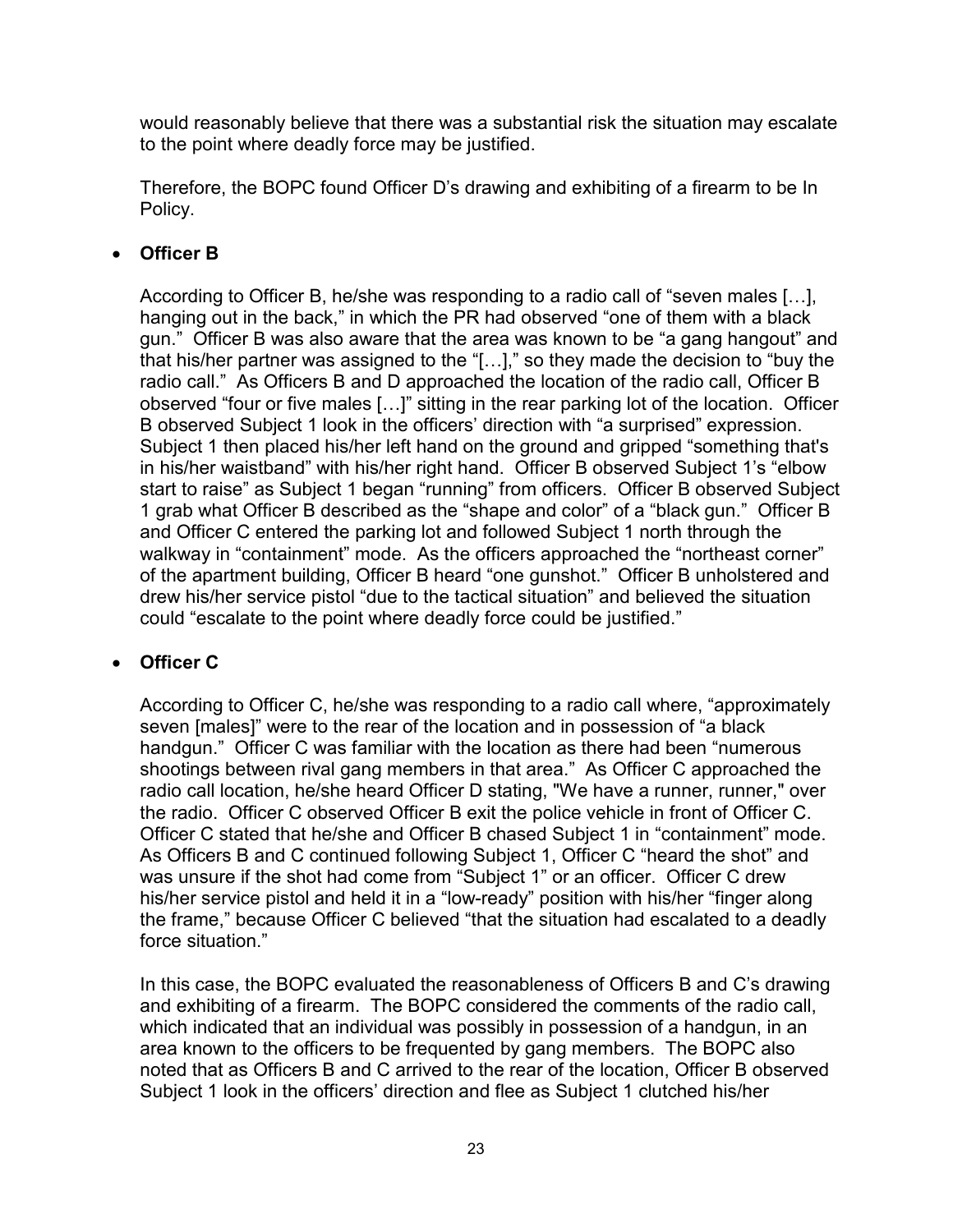waistband area holding a handgun. Officers B and C exited their respective police vehicles and pursued Subject 1 on foot in "containment mode" when Officers B and C heard gunshots in the area where they last observed Subject 1 run towards. The BOPC considered that Officers B and C drew their service pistols after hearing those gunshots. The BOPC concluded in this case that it was reasonable for Officers B and C to believe this incident had escalated to the point where deadly force may be necessary.

Based on the totality of the circumstances, the BOPC determined that an officer with similar training and experience as Officers B and C, while faced with similar circumstances, would reasonably believe that there was a substantial risk the situation may escalate to the point where deadly force may be justified.

Therefore, the BOPC found Officers B and C's drawing and exhibiting of a firearm to be In Policy.

Accordingly, the BOPC found Officers A, B, C, D, and E's drawing and exhibiting of a firearm to be In Policy.

### **C. Lethal Use of Force**

• **Officer A –** (pistol, four rounds)

According to the FID investigation, Officer A only recalled firing three rounds during this incident. According to Officer A, one round was fired before the malfunction of his/her service pistol and then two after Officer A cleared the malfunction. However, in other areas of Officer A's transcripts he/she indicated, "I fired three more rounds."

FID conducted a review of physical evidence and BWV and determined Officer A discharged a total of four rounds. One round was fired before the malfunction and three were fired after the malfunction was cleared. Additionally, the investigation determined Subject 1 was not struck by the gunfire.

**Background** – The OIS occurred in front of an apartment complex. This location was a two-story apartment building that contains four individual dwellings. On the north side of the building was a small lawn enclosed by a wrought iron fence that was approximately six feet tall. The parking lot area was approximately 43 feet long and 37 feet wide. On the south side of the parking lot was a rolling gate that separated the property from an alleyway. On the west side of the property was a dirt walkway that was approximately five feet wide. This walkway ran south from the front lawn area to the parking lot. The walkway was separated from the parking lot by a chain link fence that was approximately four feet tall. On the west side of the walkway was a separate chain link fence that was approximately five feet tall which separated the property from an adjoining residence.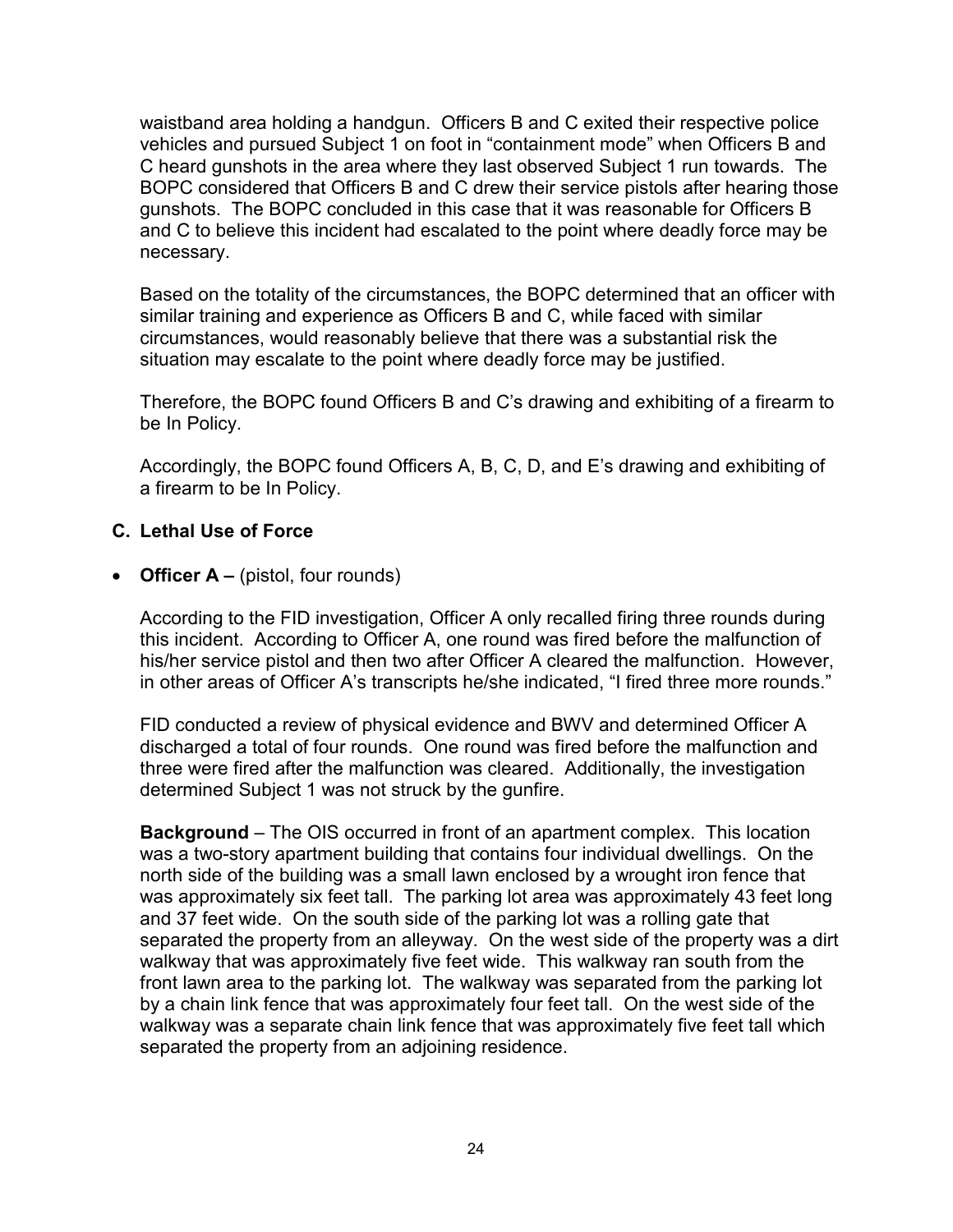The FID investigation revealed that when Officer A fired his/her first round, the background was the northwest portion of the apartment complex.

The FID investigation revealed that when Officer A fired his/her second, third, and fourth rounds, the background was the southeast portion of the residence to the west, a cinderblock wall, the engine compartment and front axle of a Lexus sedan, and a wrought iron fence with corrugated steel covering.

### **First Volley – One round, in a southernly direction from an approximate distance of 25 feet.**

According to Officer A, he/she made "eye contact" with Subject 1 and observed that Subject 1 was holding a "black semi-automatic handgun" in his/her "front right waistband." Officer A was "scared" and believed Subject 1 was about to draw his/her handgun and shoot Officer A or one of the other officers with him/her. Subject 1 ran north towards the officers, then began running west through the yard. Officer A was approximately "10 feet" from Subject 1 and believed that Subject 1 could "pull that firearm in a fraction of a second" and "shoot and kill" him/her and Officers E and F. Officer A heard officers give Subject 1 commands of "stop" and identify themselves as "police;" however, Subject 1 did not comply. Officer A further added that based on his/her training and videos he/she had seen, a "subject can shoot accurately on the move" and "kill an officer." Therefore, Officer A aimed towards Subject 1's "right side" at Subject 1's "upper body, upper torso" area and discharged one round from his/her service pistol in Subject 1's direction in "imminent defense" of his/her life, and the lives of Officers E and F.

## **Service Pistol Malfunction**

According to Officer A, he/she shifted him/herself west of the location where he/she discharged his/her service pistol to maintain a visual on the Subject as he/she assessed that the "first round wasn't effective" and that the Subject "changed his direction and began running southbound in the west walkway." Officer A observed that the Subject was "still holding the firearm in his front waistband" and "saw his right elbow lift up" as the Subject twisted his upper body where Officer A believed the Subject may "take a position of advantage or a barricaded position" and "begin shooting" at Officer A. Officer A pressed the trigger of his/her service pistol to discharge a second round when he/she "heard a loud click" and observed that his/her service pistol had experienced a malfunction. Officer A dropped the keys and flashlight that were in his/her left hand and then cleared the malfunction from his/her service pistol.

#### **Second Volley – Three rounds, in a southerly direction from an approximate increasing distance of 40 to 55 feet.**

According to Officer A, the Subject began running "southbound through the west walkway" and was approximately "20 feet" away when Officer A observed the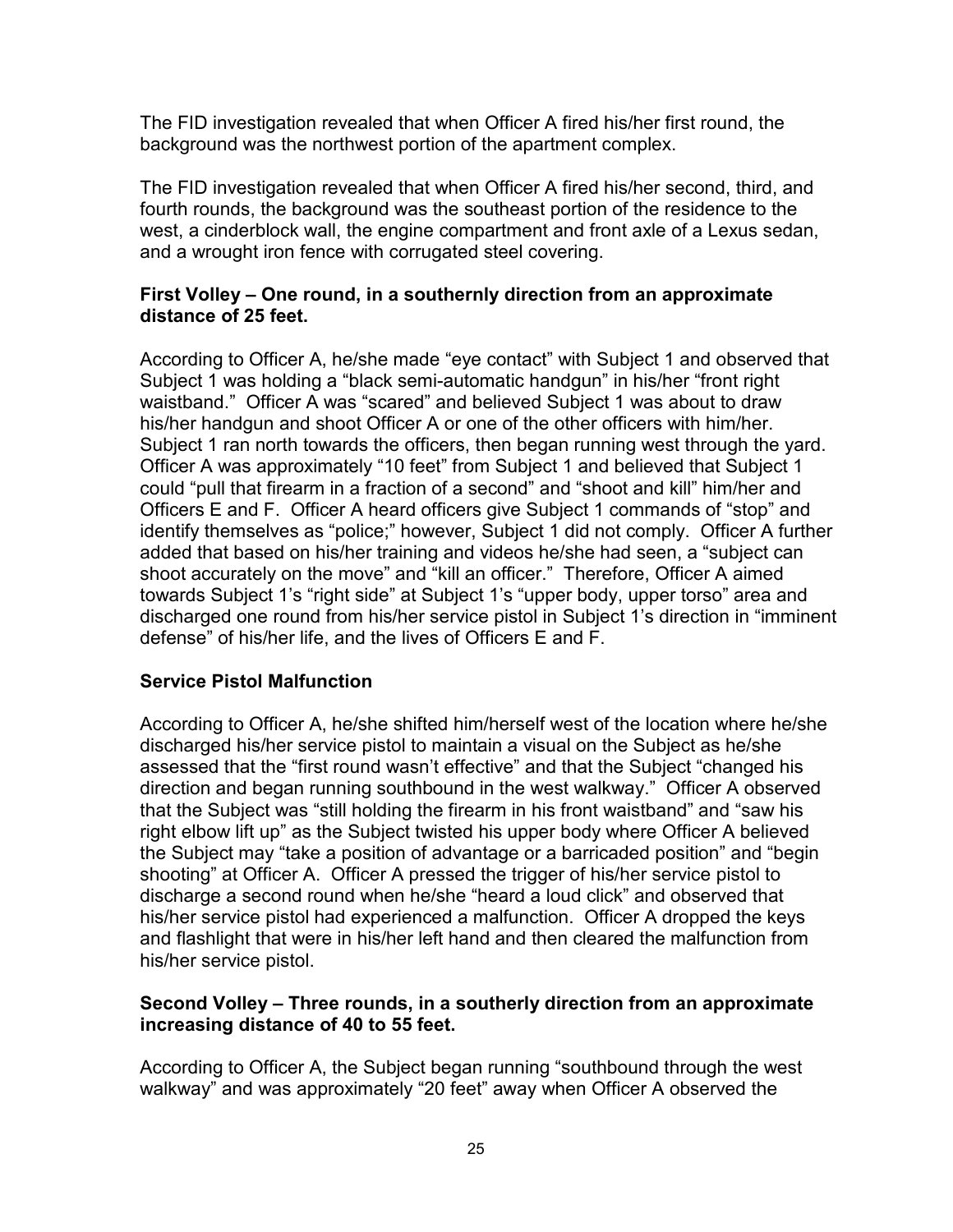Subject "still holding onto the firearm in his front waistband." Officer A observed the Subject raise his "elbow up and his upper body jerk to the right" as the Subject's arm created an "L shape away from his body." Officer A stated he/she observed the Subject "twisting to either turn" or to find a "barricade position." Officer A stated he/she was familiar with the location where the incident had occurred but was unsure if there was a doorway on the west side of the location. Officer A was concerned the Subject could secrete himself into an unseen doorway and shoot at Officer A from a "barricaded" position. Officer A stated he/she was concerned that the Subject was attempting to obtain a "position of advantage," in that the Subject might turn, acquire a sight picture, and fire his handgun at Officer A and his/her partners. In an "immediate defense" of his/her life, and Officers E and F's lives, Officer A aimed towards the Subject's "upper back area" and discharged "two quick shots within succession of each other" from his/her service pistol. In assessing that his/her "second round was ineffective" and acquiring a "second independent sight picture," Officer A discharged a "third round" towards the Subject. Officer A observed the "yellow apartment building" in his/her background and stopped firing his/her service pistol when he/she observed the Subject "discard" the handgun in a "westerly" direction and that the Subject "was no longer armed."

The BOPC conducted a thorough review and analysis of the reasonableness and necessity of Officer A's use of deadly force (First Volley). The BOPC noted that the Subject immediately turned away and fled westbound upon observing Officers A, E, and F. Rather than remain behind the cover of a parked vehicle, as Officer E did, Officer A chose to leave his/her cover and engage the Subject, exposing him/herself to a potential lethal threat and escalating the incident. In addition, Officer A stated that the Subject could have removed the handgun from his waistband; however, the mere possibility or fear that the Subject might remove a handgun did not present a situation where there was an imminent threat of serious bodily injury or death or the necessity to utilize deadly force. The BOPC did acknowledge that the Subject did not comply with officers' commands and considered the concept of "lag time;" however, the Subject did not attempt to remove the handgun. The Subject had turned and was fleeing from the officers when Officer A discharged his/her first round. The BOPC noted that Officer A's decision to leave cover, prior to discharging his/her service pistol, limited Officer A's time, thus limiting his/her ability to assess the Subject's actions.

The BOPC conducted a thorough review and analysis of the reasonableness and necessity of Officer A's second use of deadly force (Second Volley). The BOPC considered Officer A's decision to discharge three additional rounds from his/her service pistol, after discharging his/her first round and clearing a malfunction in his/her service pistol. The BOPC noted that the Subject appeared to be running away from the officers, towards the rear of the location, where the southern containment was in place. However, Officer A continued, without the benefit of cover, to move towards the Subject, who remained armed. The BOPC discussed Officer A's perception that the Subject was turning to possibly take a barricade position. The BOPC also considered the video evidence presented in this case and